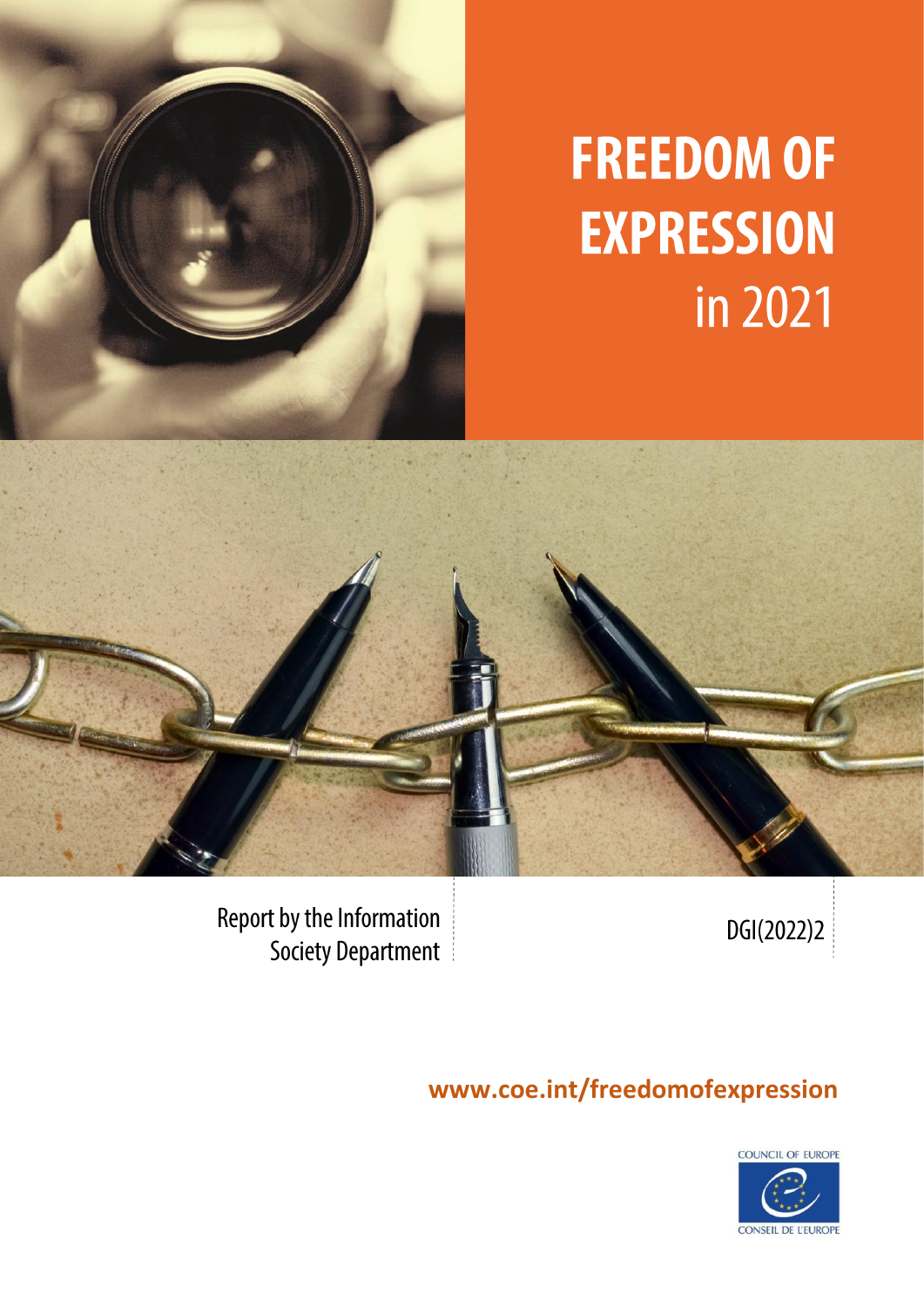Document prepared by the Information Society Department

Photos: Shutterstock

© Council of Europe, April 2022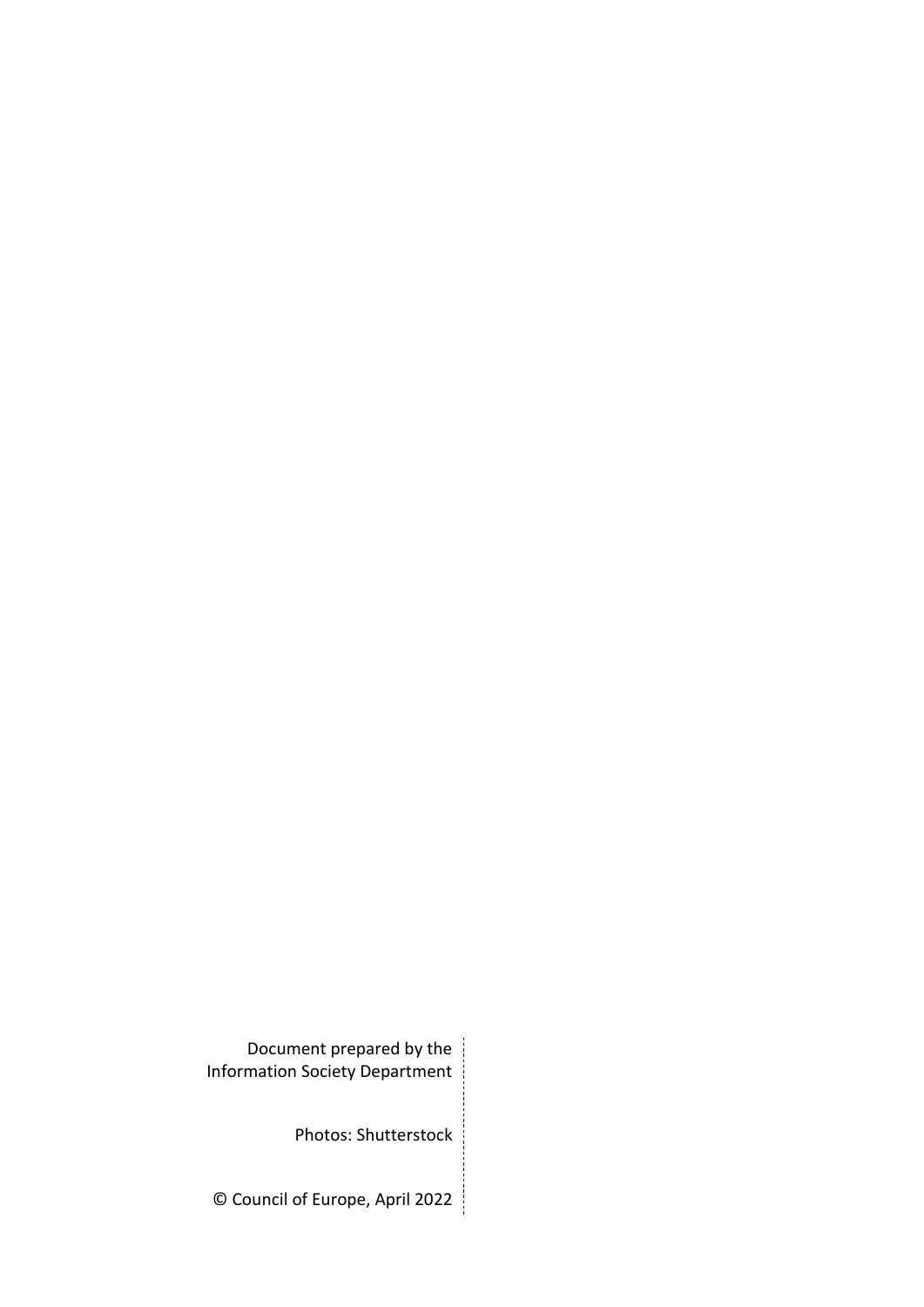DGI(2022)2



# **FREEDOM OF EXPRESSION IN 2021**

An assessment of the state of freedom of expression in Council of Europe member States, based on the findings of Council of Europe bodies and monitoring mechanisms

> REPORT PREPARED BY THE INFORMATION SOCIETY DEPARTMENT

# **Contents**

<span id="page-2-0"></span>

|  | I. LEGAL GUARANTEES FOR FREEDOM OF EXPRESSION4         |  |
|--|--------------------------------------------------------|--|
|  | II. SAFETY OF JOURNALISTS AND OTHERS WHO SPEAK UP7     |  |
|  | III. INDEPENDENT AND PLURALISTIC MEDIA ENVIRONMENT  11 |  |
|  |                                                        |  |
|  |                                                        |  |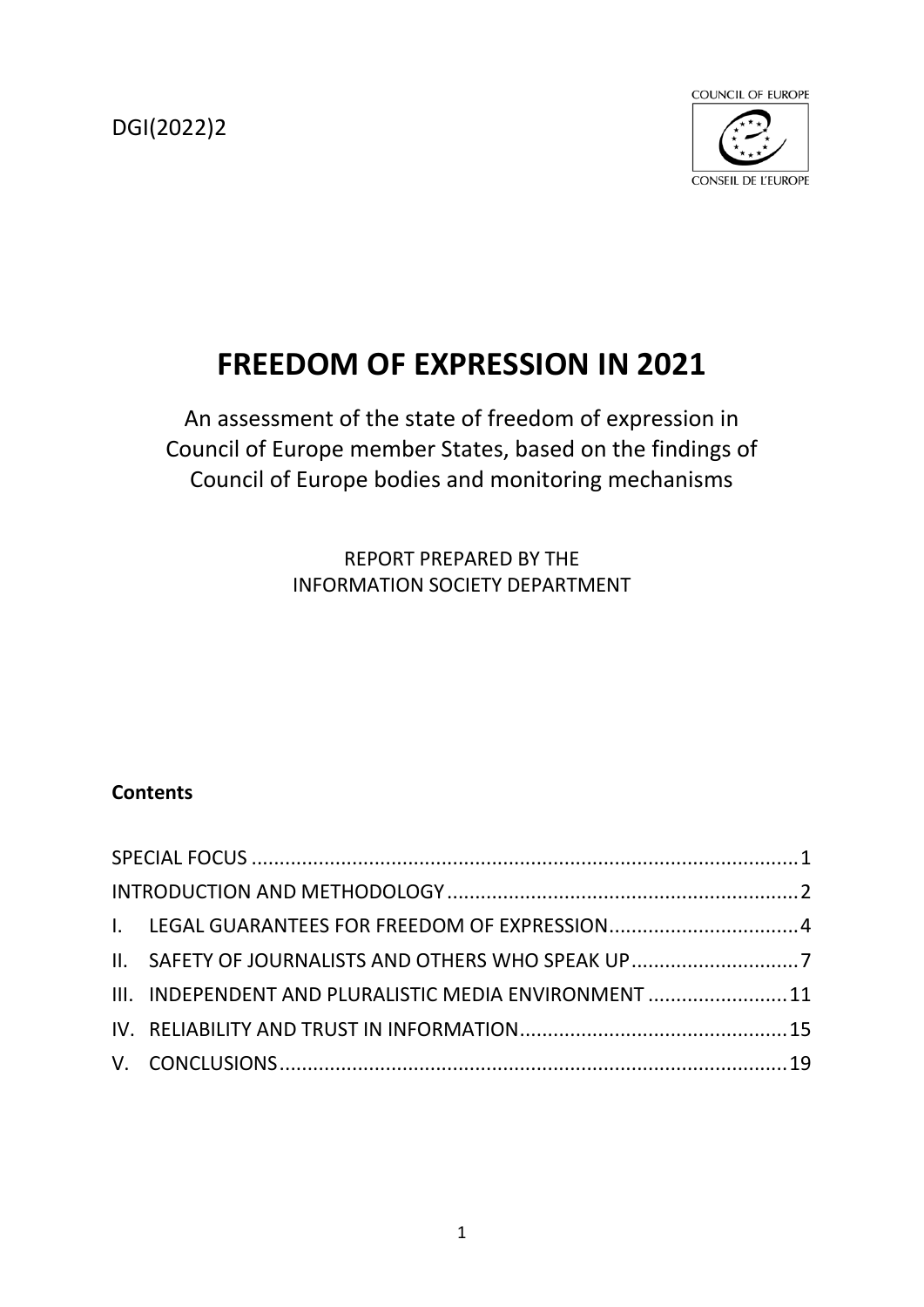#### **SPECIAL FOCUS**

Two years ago, the world faced a major global health crisis, one resulting in massive human, economic and social costs. The media sector was hit particularly hard, and many journalists lost their jobs. Yet, it would have been difficult to imagine then, as it is now, that two years later another unprecedented crisis would follow, with one, now former Council of Europe member state<sup>1</sup> deciding to wage war on another.

Although this report covers the developments in freedom of expression in 2021, it would be remiss not to mention the Russian aggression on Ukraine, which once again underscores the crucial role of the media, also and in particular in times of conflict and aggression, but sadly also demonstrates how vulnerable media workers are when reporting from war zones. Attacks directly targeting journalists, photoreporters, camera operators – also or especially those wearing the "press" insignia – are mounting, and the tragic list of victims gets longer by the day.<sup>2</sup>

Still, we see the formidable effort of many Ukrainian and other media to deliver reliable information to the public: information that can help protect civilians against threats, that attests to the grim reality of war, that brings this war to the attention of the international community. We also see the equally powerful, albeit much more sinister efforts of the Russian state to subdue the (domestic) media and enforce on them the official narrative. Media reporting and, indeed, public discourse in wartime have raised many questions among European policymakers, media regulators and self-regulatory bodies, media organisations, online platforms, academia and civil society.

The complexities surrounding this, or indeed any war are impossible to sketch here, but will be reflected in more detail in future reports, when its magnitude and consequences, including those of the information war fought largely in the digital battle space, will be better grasped.

In the meantime, pre-existing problems, those affecting media independence and viability, impoverishing diversity, compromising journalists' safety across the continent or, indeed, our trust in information – persist and call for immediate responses.

#### <span id="page-3-0"></span>**INTRODUCTION AND METHODLOGY**

In 2021, Dmitry Muratov, editor of Novaya Gazeta, and Maria Ressa, editor of Rappler, won the Nobel Peace Prize – the first time it was awarded to a journalist since 1935 when Carl von Ossietzky won it for reporting on Germany's secret rearmament programme. Muratov and Ressa were lauded "for their courageous fight for freedom of expression" and as "representatives of all journalists who stand up for this ideal in a world in which democracy and freedom of the press face increasingly adverse conditions."<sup>3</sup> The Council of Europe

<sup>&</sup>lt;sup>1</sup> Following the *[decision](https://search.coe.int/cm/pages/result_details.aspx?objectid=0900001680a5d7d9)* of the Committee of Ministers on 16 March 2022 the Russian Federation is no longer a member of the Council of Europe.

<sup>&</sup>lt;sup>2</sup> See the alerts on the Council of Europe's Platform to promote the protection of journalism and safety of journalists which features a special page on the War in Ukraine[: https://fom.coe.int/pagesspeciales/detail/1.](https://fom.coe.int/pagesspeciales/detail/1)

<sup>3</sup> Nobel Peace Prize 2021 announcement:<https://www.nobelprize.org/prizes/peace/2021/press-release/>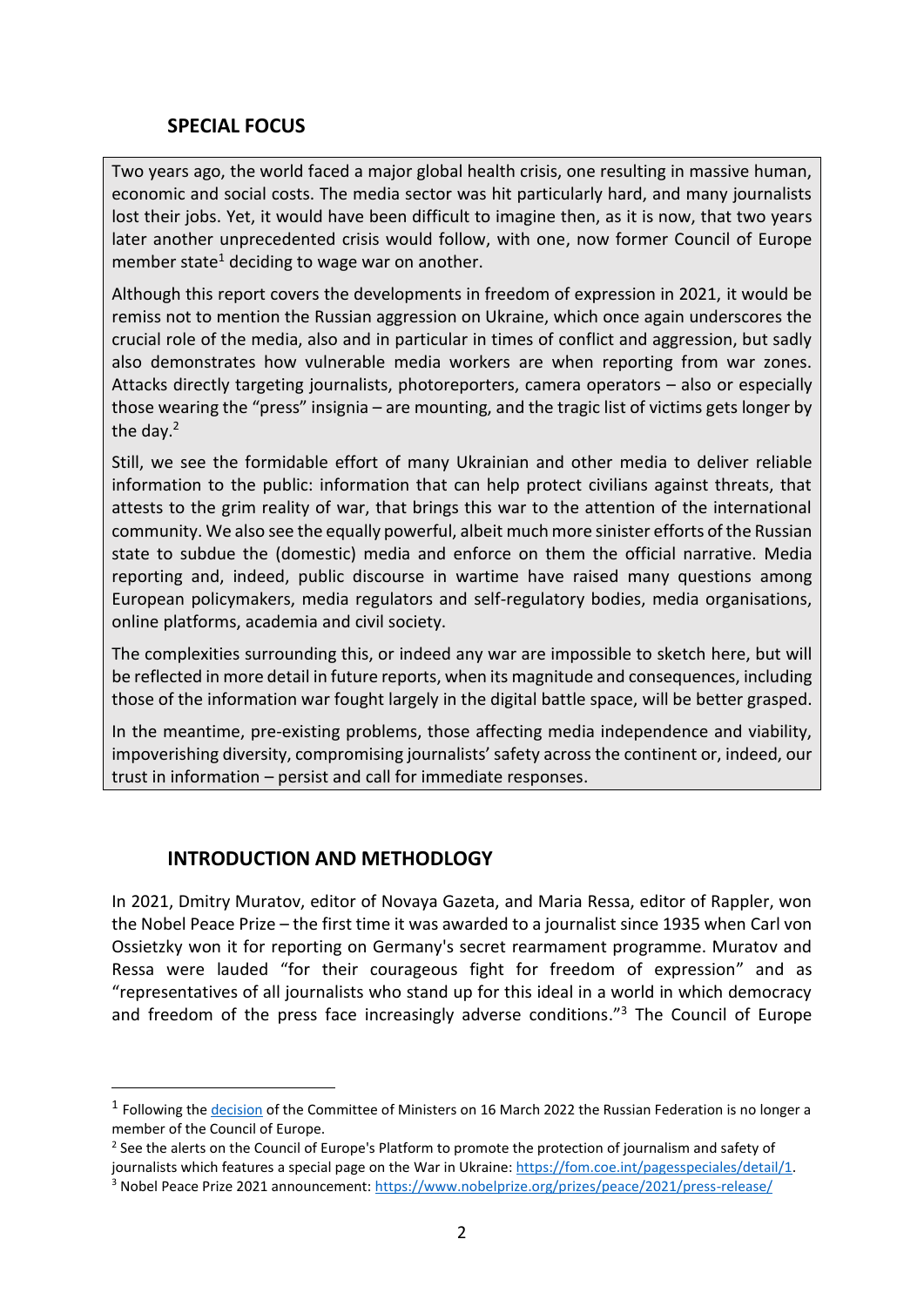Secretary General expressed her delight at the award, noting the important work done by Muratov bringing to light human rights violations on European soil.<sup>4</sup>

The situation on the ground gravely underscored the urgent need for protecting journalists and freedom of expression. Six journalists were killed during 2021, the highest annual number to lose their lives in the course of their work in Europe since 2015, and more than ever before suffered violent attacks. The Council of Europe's online Platform to promote the protection of journalism and safety of journalists (Platform for the safety of journalists) recorded 282 alerts in 2021, an exponential rise on previous years.

The Covid-19 pandemic continued to cast a dark shadow over the profession of journalism. Although fewer regulatory restrictions were enforced than in 2020, the economic impact of the pandemic resulted in further job cuts and heightened public tensions led to frequent attacks against journalists covering lockdown or anti-vaccination demonstrations. Financial support for the media provided relief but also brought concerns about discriminatory allocation and financial dependency. Media pluralism suffered further setbacks, and in several countries the independence of media regulators was under threat. Disinformation and hate speech continued to spread on online platforms.

As well as these worrying developments, 2021 brought some positive trends. Trust in traditional news media, especially radio and television news, grew, indicating that the public continues to value high quality journalism. Several countries introduced or strengthened action plans for the protection of journalists, legislation has been introduced to protect whistleblowers, and some countries are in the process of strengthening access to information laws.

Overall, it must be recognised that freedom of expression, the cornerstone of democracy and key to the enjoyment of other rights, faces many challenges. The Council of Europe is working to meet them.

In 2021, the Conference of Ministers for Media and Information Society focused on safety, the resilience of frameworks for the protection of freedom of expression, the changing media environment, and the impact of artificial intelligence on freedom of expression. The ministers and other high-ranking officials representing member states resolved to take effective steps safeguarding freedom of expression in relation to these themes. The ministers, among others, pledged to adopt national action plans for the safety of journalists to provide an enabling environment for the full enjoyment of freedom of expression by all. They committed to developing further guidance and addressing the key challenges and developments regarding freedom of expression, media and digital technologies.

Building on this and its previous work, the Council of Europe is well-placed to convene expertise and share good practices as well as provide recommendations for more effective protection of freedom of expression.

This report reviews overall trends in respect of the right to freedom of expression during 2021 in the Council of Europe member states. It follows a methodology that has been established for the past six years: it considers developments in the legal framework, noting the impact of new or proposed legislation on freedom of expression; it surveys arrests, incidents of violence and other threats against the safety of journalists and others who speak up on issues of public

<sup>&</sup>lt;sup>4</sup> Statement by the Secretary General, 8 October 2021:<https://www.coe.int/fr/web/secretary-general/home>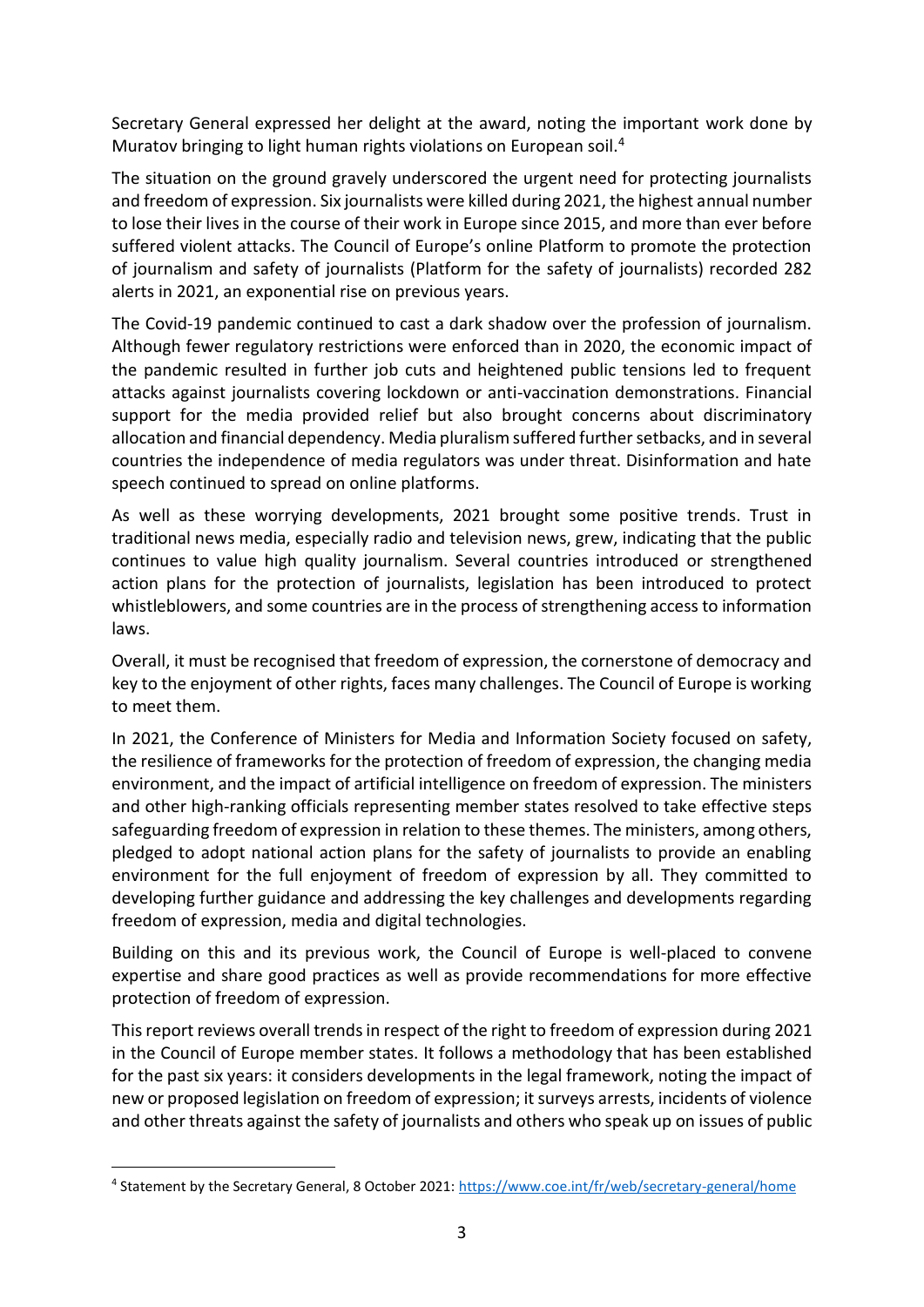interest; it looks at developments that impact the overall environment for an independent and pluralistic media; and it considers trends relating to reliability and trust in information. Information is drawn from publicly available sources, prioritising those from within the Council of Europe mechanisms.

### **I. LEGAL GUARANTEES FOR FREEDOM OF EXPRESSION**

<span id="page-5-0"></span>The legislative and regulatory framework sets the parameters for the enjoyment of the right to freedom of expression. Article 10 of the European Convention on Human Rights places two obligations on states: (1) laws or regulations must not restrict the right to freedom of expression unless this is necessary in a democratic society in pursuit of a legitimate aim; and (2) states must take and enact such laws and regulations as are needed to create an 'enabling' environment for the exercise of the right to freedom of expression. This double duty requires states to carefully consider the impact of new legislation on the enjoyment of the right to freedom of expression.

#### **Measurement criteria**

1.1. Freedom of expression is guaranteed offline and online. The internet is available, accessible and affordable to everyone without discrimination. Any restrictions of freedom of expression, including any filtering of content, are prescribed by law, pursue the legitimate aims set out in Article 10 of the Convention, and are necessary in a democratic society.

1.2. Robust safeguards exist against the abuse of laws that restrict freedom of expression offline and online, such as public order and anti-terrorism laws, including control over the scope of restrictions exercised by public authorities or private actors, and effective judicial review and other complaint mechanisms.

1.3. The right of access to information and documents held by public authorities is guaranteed in law and in practice. Any restrictions, including on grounds of national security, are clear and necessary in a democratic society, in compliance with Article 10(2).

1.4. There is no general obligation on intermediaries to monitor content which they merely give access to, or which they transmit or store. Internet intermediaries are not held responsible for the content that is transmitted via the technology they supply except when they have knowledge of illegal activity and content and do not act expeditiously to remove it.

1.5. Any surveillance of users' communication and activity online is compliant with Article 8 of the Convention.

1.6. Defamation laws are in line with standards developed by the European Court of Human Rights. There are no criminal offences of blasphemy or religious insult, unless incitement to violence, discrimination and hatred is an essential component. Criminal laws aimed at combating 'hate speech' are clear and precise and meet the requirements of Article 10(2) of the Convention.

#### **Findings**

The European Court of Human Rights is the ultimate arbiter of human rights matters in Europe, and that includes respect for freedom of expression. In 2021, it issued judgments in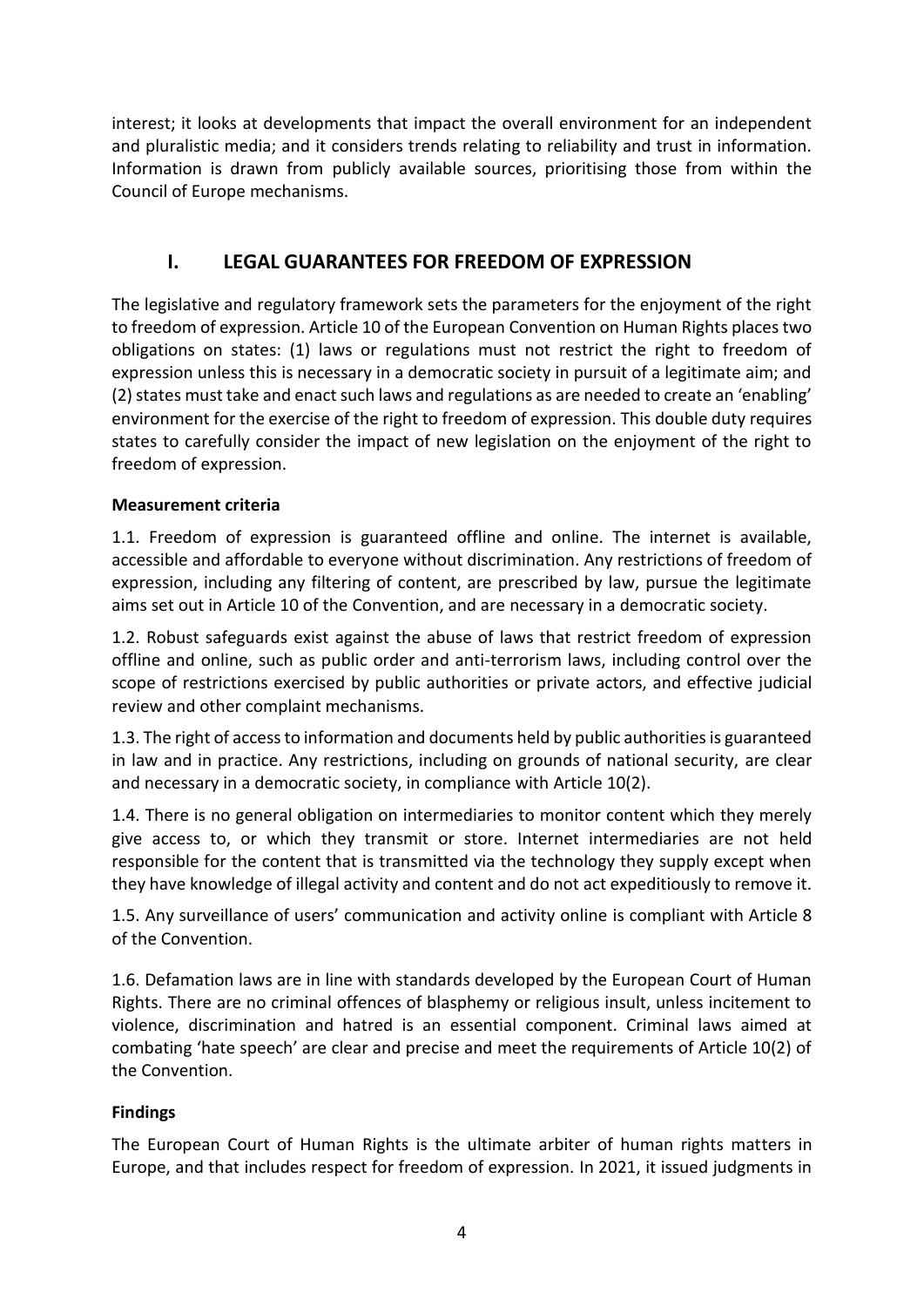77 freedom of expression cases, finding a violation in 56 of them. While the cases were brought in the years prior to 2021, they continue a persistent trend of clear shortcomings in national legal frameworks for the protection of freedom of expression from which lessons should be learned. Many of them stem from inadequate legal protection for freedom of expression at the national level, or from a failure by the domestic courts to take Convention requirements into account in the interpretation of domestic law. Of equal concern is the high and growing number of judgments of the Court awaiting implementation: more than 300 remained pending at the end of 2021. Of these, 65 had been pending for more than ten years.<sup>5</sup>

During the year, several countries did introduce legislation to improve respect for freedom of expression. With the December 2021 deadline for the transposition of the 2019 EU Directive on whistleblower protection<sup>6</sup>, many countries across Europe took steps to either strengthen or introduce legislation to protect whistleblowers.<sup>7</sup> Steps were taken to strengthen access to information laws in Austria and in the Netherlands, and Iceland ratified the Council of Europe Convention on Access to Official Documents. The European Union announced a large-scale legislative initiative on media freedom, to be introduced in 2022.<sup>8</sup>

However, there were many concerning developments. A growing number of so-called 'strategic lawsuits against public participation' (SLAPP cases, for short) was reported in various countries. Fifteen were reported on the Platform for the safety of journalists, in countries ranging from Croatia, Bulgaria and Malta to the United Kingdom and Romania.<sup>9</sup> Not all SLAPP cases go to court. In countries where the cost of defending legal actions is very high, or if the journalist or media outlet concerned is under financial duress, a letter threatening legal action can be enough to force the withdrawal of a critical report.<sup>10</sup> As was noted by the Commissioner for Human Rights in 2020, the ease with which defamation and privacy laws can be used to this end is concerning. By the end of 2021, both the Council of Europe and the European Union have launched initiatives to tackle the issue: the European Parliament adopted a Resolution aiming to stop such abusive legal actions<sup>11</sup> and the European Commission issued a public consultation, as a way to informing a regulatory proposal on the matter.<sup>12</sup> The Secretary General of the Council of Europe identified the growing number of frivolous and vexatious lawsuits against journalist as a serious threat to freedom of expression,<sup>13</sup> and a Committee of Experts has been appointed to produce a draft Recommendation on the matter.

Criminal laws were used to restrict legitimate media activity in a number of countries. In Turkey, where 41 journalists remained imprisoned by the end of the year, the criminal law

<sup>9</sup> As reported o[n https://fom.coe.int/alerte.](https://fom.coe.int/alerte) 

<sup>&</sup>lt;sup>5</sup> Statistics drawn from the Department for the Execution of Judgments: [https://hudoc.exec.coe.int.](https://hudoc.exec.coe.int/)

<sup>6</sup> Directive 2019/1937 on the protection of persons who report breaches of Union law, 26 November 2019: <https://eur-lex.europa.eu/legal-content/EN/TXT/PDF/?uri=CELEX:32019L1937>

<sup>&</sup>lt;sup>7</sup> See the EU Whistleblowing Monitor[: https://whistleblowingmonitor.eu/.](https://whistleblowingmonitor.eu/)

<sup>&</sup>lt;sup>8</sup> As announced in the [EU Commission President's State of the Union address](https://ec.europa.eu/info/sites/default/files/soteu_2021_address_en_0.pdf), 15 September 2021.

<sup>&</sup>lt;sup>10</sup> As highlighted by the Council of Europe Commissioner for Human Rights in 2020: [https://www.coe.int/en/web/commissioner/-/time-to-take-action-against-slapps.](https://www.coe.int/en/web/commissioner/-/time-to-take-action-against-slapps)

 $11$  European Parliament resolution on strengthening democracy and media freedom and pluralism in the EU, 11 November 2021[: https://www.europarl.europa.eu/doceo/document/TA-9-2021-0451\\_EN.html -](https://www.europarl.europa.eu/doceo/document/TA-9-2021-0451_EN.html#title1) title1

<sup>&</sup>lt;sup>12</sup> [Consultation on EU action against abusive litigation \(SLAPP\)](https://ec.europa.eu/info/law/better-regulation/have-your-say/initiatives/13192-EU-action-against-abusive-litigation-SLAPP-targeting-journalists-and-rights-defenders_en) targeting journalists and rights defenders, 4 October 2021.

<sup>&</sup>lt;sup>13</sup> [Current trends in threats to Freedom of Expression:](https://rm.coe.int/native/0900001680a4a958) interference with the coverage of public events, broadcasting bans and strategic lawsuits, 22 November 2021.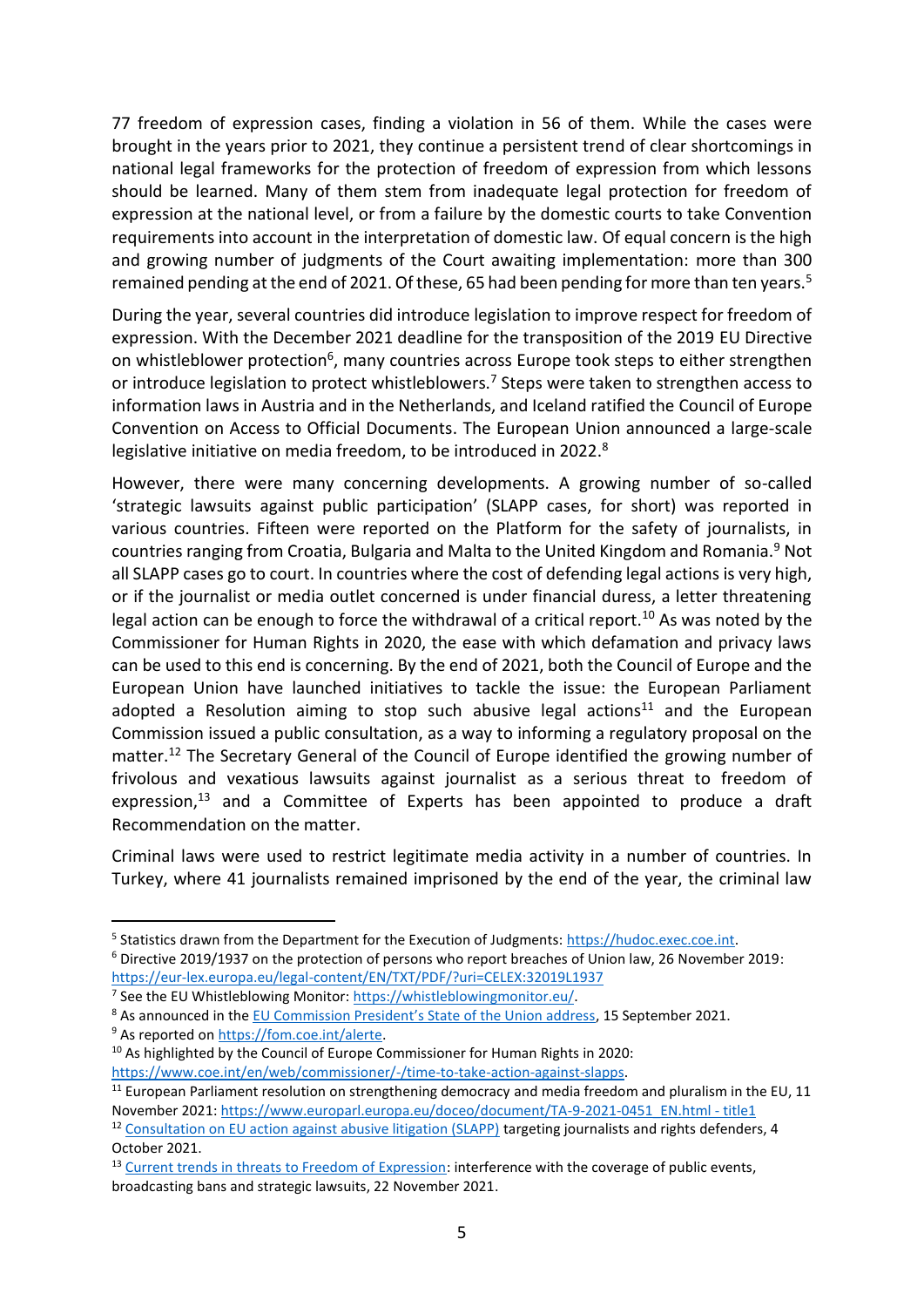provision penalising 'insulting the president' continued to be used despite European Court of Human Rights jurisprudence repeatedly holding that it is incompatible with the European Convention on Human Rights.<sup>14</sup> In Russia, legislation introduced at the end of 2020 requires media outlets or journalists who receive funding from abroad to mark their content as "foreign agent-produced". In 2021, large fines were imposed on those who refused to comply; urgent applications have been made to the European Court of Human Rights to stop the practice.<sup>15</sup> Other legislation impacting on freedom of expression included a new Greek law toughening the criminal law prohibition on publishing 'false news';<sup>16</sup> and in Albania the socalled 'anti-defamation' package of laws that proposes to restrict media content remained pending.<sup>17</sup> In Hungary, emergency laws introduced during the Covid-19 pandemic criminalising 'fearmongering' were made permanent.<sup>18</sup>

While the right of access to information is formally guaranteed in all Council of Europe member states, in practice there were numerous obstacles. In Romania, it was reported that local authorities insufficiently prioritised transparency measures; in Croatia, there were shortcomings concerning the enforcement of decisions by the Information Commissioner; and in Luxembourg, lengthy procedures impeded effective access to official documents.<sup>19</sup>

The use of surveillance measures to target journalists was an issue of concern across Europe. In May, the European Court of Human Rights handed down two key judgments on so-called 'bulk surveillance': the use of software that intercepts the electronic communications of millions of individuals and scans them for indications of potentially unlawful activity.<sup>20</sup> In one of the cases, journalists' organisations were among the applicants and the Court held that such surveillance violates not just the right to respect for private life but also the right to freedom of expression. These judgments stood in contrast to practice on the ground. In Germany, legislation was adopted broadening the use of surveillance and removing special

[\(https://fom.coe.int/alerte/detail/80635726;globalSearch=true\)](https://fom.coe.int/alerte/detail/80635726;globalSearch=true); no. 173/2021, Dozhd TV and IStories Tagged as "Foreign Agents" [\(https://fom.coe.int/alerte/detail/105899475;globalSearch=true\)](https://fom.coe.int/alerte/detail/105899475;globalSearch=true); and no. 79/2021, Ministry of Justice Labels Outlets Meduza and PASMI as "Foreign Agents"

<https://fom.coe.int/alerte/detail/107636771;globalSearch=true>

<sup>&</sup>lt;sup>14</sup> E.g. Alert 135/2021, Turkish Journalist Hakkı Boltan Sentenced to 2 Years and 17 Days in Prison for Insulting President and Prime Minister: [https://fom.coe.int/alerte/detail/102825702;globalSearch=true;](https://fom.coe.int/alerte/detail/102825702;globalSearch=true) and Alert 218/2021, Dimokratia Journalists Charged in Turkey with "insult to the President":

[https://fom.coe.int/alerte/detail/107636550;globalSearch=true.](https://fom.coe.int/alerte/detail/107636550;globalSearch=true) In *Vedat Şorli v. Turkey* (19 October 2021, application no. 42048/19) the Court held that Turkey should bring its domestic laws in line with the requirements of the European Convention on Human Rights (par. 54): [https://hudoc.echr.coe.int/fre -](https://hudoc.echr.coe.int/fre%20-%20%7b%22itemid%22:%5b%22002-13439%22%5d%7d) [{"itemid":\["002-13439"\]}](https://hudoc.echr.coe.int/fre%20-%20%7b%22itemid%22:%5b%22002-13439%22%5d%7d)

<sup>15</sup> Application no. 44137/19 *[Gennadiy Petrovich Sheyda v. Russia](https://hudoc.echr.coe.int/eng?i=001-216008)* and 6 other applications, communicated on 3 February 2022. Also see the following alerts on the Platform: no. 6/2021, Russian Regulator Announces Fines for RFE/RL Outlets under Expanded 'Foreign Agent' Law

[<sup>\(</sup>https://fom.coe.int/alerte/detail/98449133;globalSearch=true\)](https://fom.coe.int/alerte/detail/98449133;globalSearch=true).

<sup>16</sup> Alert 243/2021, New Law against Disinformation Threatens Press Freedom:

<sup>&</sup>lt;sup>17</sup> During a visit of the OSCE Media Freedom Representative, Albanian authorities reiterated they would revise the draft laws:<https://www.osce.org/representative-on-freedom-of-media/500902>

<sup>&</sup>lt;sup>18</sup> Commissioner for Human Rights, Memorandum on freedom of expression and media freedom in Hungary, 30 March 2021: [https://rm.coe.int/memorandum-on-freedom-of-expression-and-media-freedom-in](https://rm.coe.int/memorandum-on-freedom-of-expression-and-media-freedom-in-hungary/1680a1e67e)[hungary/1680a1e67e](https://rm.coe.int/memorandum-on-freedom-of-expression-and-media-freedom-in-hungary/1680a1e67e)

<sup>&</sup>lt;sup>19</sup> As highlighted in th[e EU Rule of Law reports](https://ec.europa.eu/info/policies/justice-and-fundamental-rights/upholding-rule-law/rule-law/rule-law-mechanism/2021-rule-law-report_en) for 2020-2021, COM/2021/700 final, 20 July 2021.

<sup>20</sup> *Big Brother Watch and Others v. the United Kingdom*, application nos. 58170/13, 62322/14 and 24960/15 [\(https://hudoc.echr.coe.int/fre#{%22itemid%22:\[%22001-210077%22\]}\)](https://hudoc.echr.coe.int/fre#{%22itemid%22:[%22001-210077%22]}) ; *Centrum för rättvisa v. Sweden*, application no. 35252/08 [\(https://hudoc.echr.coe.int/fre#{%22itemid%22:\[%22002-13279%22\]}\)](https://hudoc.echr.coe.int/fre#{%22itemid%22:[%22002-13279%22]}) , both 25 May 2021.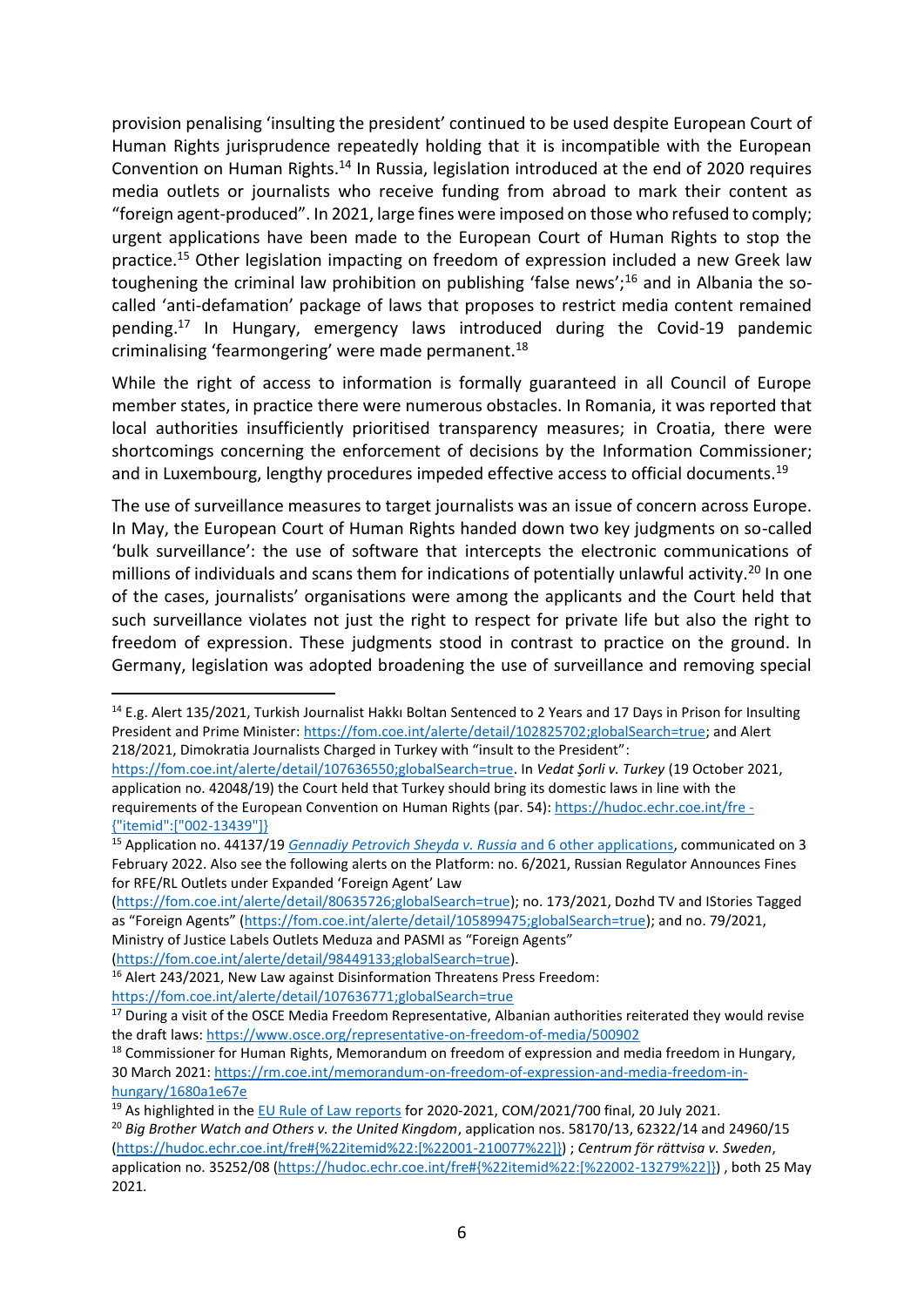protection for journalists. In Azerbaijan, Hungary, Belgium and Poland so-called 'spyware' was found on the computers of journalists; and the Moroccan government brought defamation cases in French and German courts over allegations regarding the use of spyware against journalists and politicians by the Moroccan authorities.<sup>21</sup> A motion for a Recommendation on the issue was tabled at the Parliamentary Assembly.<sup>22</sup>

## **II. SAFETY OF JOURNALISTS AND OTHERS WHO SPEAK UP**

<span id="page-8-0"></span>Journalists should be able to report safely and without threats or harassment, and anyone who wishes to speak up on an issue of public interest or contribute to a public debate should be able to do so without fear of reprisal. States should ensure that journalists and other media actors receive protection when they are under threat; and that those who have information on issues of public interest are able to communicate with journalists securely and confidentially.

#### **Measurement criteria**

2.1. There are no killings, physical attacks, disappearances or other forms of violence against journalists, bloggers, artists, politicians or others who use their right to freedom of expression to speak up on issues of public interest.

2.2. There is no impunity for crimes against those who speak out on issues of public interest. There is an effective legal framework in place including criminal law provisions dealing with the protection of the physical and moral integrity of the person, and there are independent, prompt and effective investigations of all crimes against those who speak out.

2.3. Political leaders and public officials engage positively with the media and do not denigrate journalists or others who speak out. Verbal intimidation or harmful rhetoric against media actors and others who speak up in political discourse is promptly condemned by authorities.

2.4. All those who face threats to the exercise of their right to freedom of expression are provided with adequate protection when requested.

2.5. Journalists and other media actors are not arrested, detained, imprisoned or harassed because of critical reporting. There are no selective prosecutions, sanctions, inspections or other arbitrary interferences against journalists and other media actors, and others who speak out on matters of public interest, nor are they subjected to state surveillance for their exercise of the right to freedom of expression.

<sup>&</sup>lt;sup>21</sup> Alert 122/2021, German Law Increases Government Surveillance and Hacking Powers, Removes Protection for Journalists [\(https://fom.coe.int/alerte/detail/101681412;globalSearch=true\)](https://fom.coe.int/alerte/detail/101681412;globalSearch=true); Alert 225/2021, Journalist Małgorzata Warzecha's Computer Hacked [\(https://fom.coe.int/alerte/detail/107636592;globalSearch=true\)](https://fom.coe.int/alerte/detail/107636592;globalSearch=true); Alert 187/2021, Journalist Peter Verlinden Targeted with Pegasus Spyware

[<sup>\(</sup>https://fom.coe.int/alerte/detail/106711510;globalSearch=true\)](https://fom.coe.int/alerte/detail/106711510;globalSearch=true); Alert 148/2021, Journalists targeted with Pegasus spyware; [\(https://fom.coe.int/alerte/detail/104274411;globalSearch=true\)](https://fom.coe.int/alerte/detail/104274411;globalSearch=true); Alert 155/2021, Morocco Sues Several Media Outlets in France Following Pegasus Revelations

[<sup>\(</sup>https://fom.coe.int/alerte/detail/104525764;globalSearch=true\)](https://fom.coe.int/alerte/detail/104525764;globalSearch=true).

 $22$  Pegasus and similar spyware and secret state surveillance, Motion, 21 September 2021: <https://assembly.coe.int/LifeRay/APCE/pdf/ReportsUnderPreparation/RepPrepAll-E.pdf>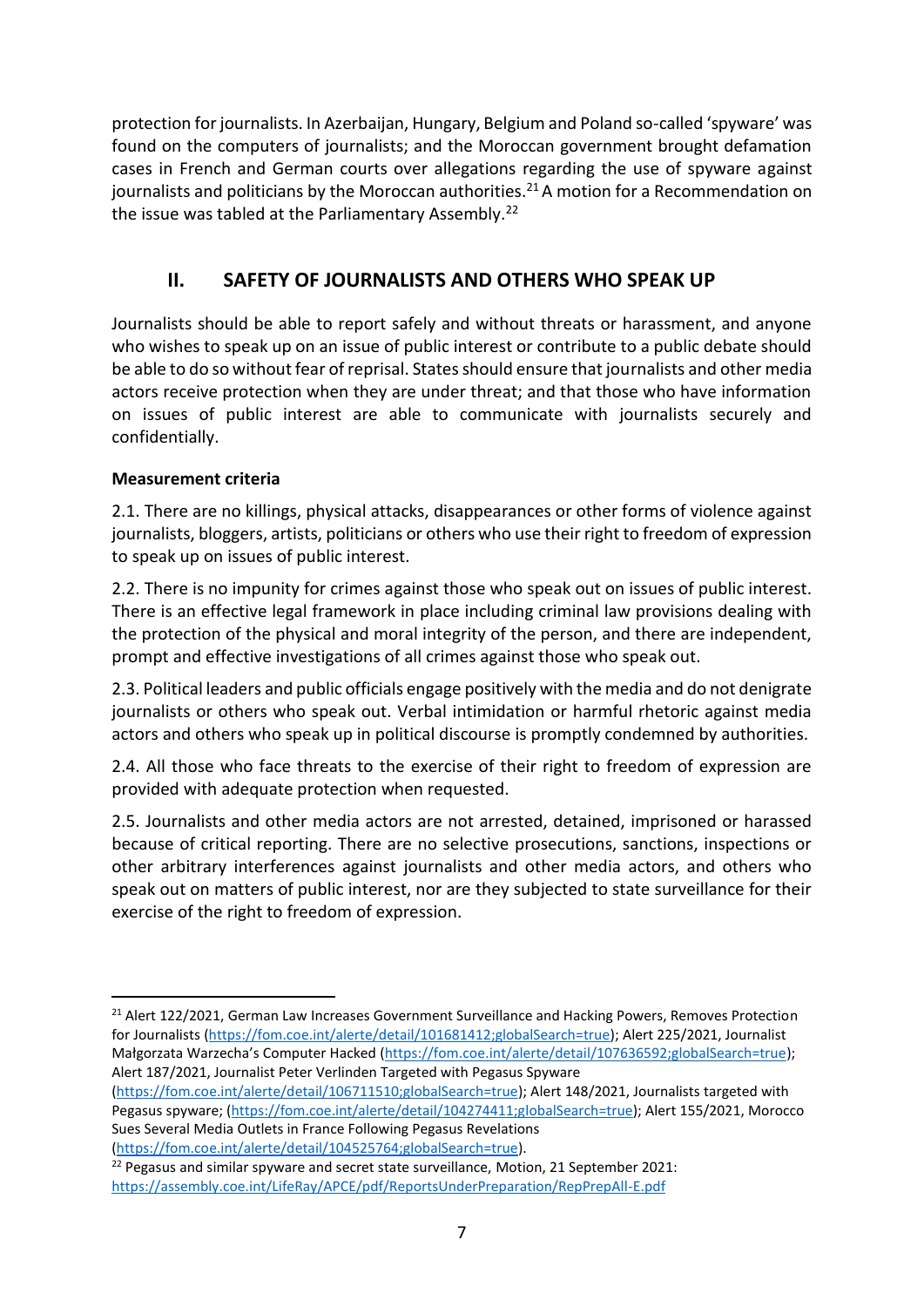2.6. There are no reprisals against whistleblowers who, in good faith and as a matter of last resort, provide information to journalists and other media actors on matters of public interest.

2.7. Journalists and other media actors are not forced to reveal their confidential sources unless ordered by an independent authority, when the legitimate interest in the disclosure clearly outweighs the interest in keeping the information secret and when alternative measures were not available. .

#### **Findings**

While the Council of Europe's Conference of Ministers for Media and Information Society focused on the safety of journalists and some member states took steps to protect journalists, the situation on the ground deteriorated. During 2021, six journalists lost their lives in the line of duty, the highest number of journalists killed in Europe in one year since the 2015 attack on the Charlie Hebdo offices in Paris. Four were deliberately targeted: Greek crime reporter Giorgos Karaivaz was shot by two men outside his house; Turkish Radio Host Hazım Özsu was shot by a man who disliked his comments; Georgian journalist Aleksandre Lashkarava died after being beaten by anti-LGBTQI+ protesters; and Dutch journalist Peter R. de Vries was shot when he left a TV studio.<sup>23</sup> Two Azerbaijani journalists, Maharram Ibrahimov and Siraj Abishov, died when the car they travelled in hit a landmine.<sup>24</sup>

Concern about the murders of journalists has been raised in consecutive annual reports of the Council of Europe Secretary General, with particular attention to the ongoing state of impunity in nearly all of these cases and the need for states to take effective steps to protect journalists and bring those responsible for violence to justice. At the end of the year, 26 unresolved cases of murder against journalists remained, most of them dating back many years with little progress made in the investigations.<sup>25</sup> The European Court of Human Rights affirmed the duty on states to take thorough and effective steps to investigate the murder of journalists,  $26$  but during the year there was only one conviction: a retrial confirmed guilty verdicts for the murderers of Serbian journalist, Slavko Ćuruvija.<sup>27</sup>

The annual number of alerts lodged with the Council of Europe Platform for the safety of journalists rose again, to 282 – a 41% increase on 2020, which had itself seen an unprecedented rise in the number of alerts on previous years.<sup>28</sup>

[https://hudoc.echr.coe.int/app/conversion/pdf/?library=ECHR&id=003-7103673-](https://hudoc.echr.coe.int/app/conversion/pdf/?library=ECHR&id=003-7103673-9617595&filename=judgment%20Estemirova%20v.%20Russia%20-%20case%20concerning%20investigaion%20into%20Estemirova%20assassination.pdf)

[9617595&filename=judgment Estemirova v. Russia -](https://hudoc.echr.coe.int/app/conversion/pdf/?library=ECHR&id=003-7103673-9617595&filename=judgment%20Estemirova%20v.%20Russia%20-%20case%20concerning%20investigaion%20into%20Estemirova%20assassination.pdf) case concerning investigation into Estemirova [assassination.pdf](https://hudoc.echr.coe.int/app/conversion/pdf/?library=ECHR&id=003-7103673-9617595&filename=judgment%20Estemirova%20v.%20Russia%20-%20case%20concerning%20investigaion%20into%20Estemirova%20assassination.pdf)

 $23$  As reported on the Platform for the safety of journalists: <https://fom.coe.int/listejournalistes/tues?years=2021>

<sup>24</sup> *Idem*.

<sup>25</sup> For detail see<https://human-rights-channel.coe.int/end-impunity-for-crimes-against-journalists-en.html> <sup>26</sup> *Estemirova v. Russia*, 31 August 2021, application no. 42705/11:

<sup>&</sup>lt;sup>27</sup> MFRR welcomes renewed convictions for murder of Slavko Ćuruvija: [https://www.ecpmf.eu/serbia-mfrr](https://www.ecpmf.eu/serbia-mfrr-welcomes-renewed-convictions-for-murder-of-slavko-curuvija/)[welcomes-renewed-convictions-for-murder-of-slavko-curuvija/](https://www.ecpmf.eu/serbia-mfrr-welcomes-renewed-convictions-for-murder-of-slavko-curuvija/)

 $28$  This represents a 19% increase on the previous year and a 67% increase on 2019.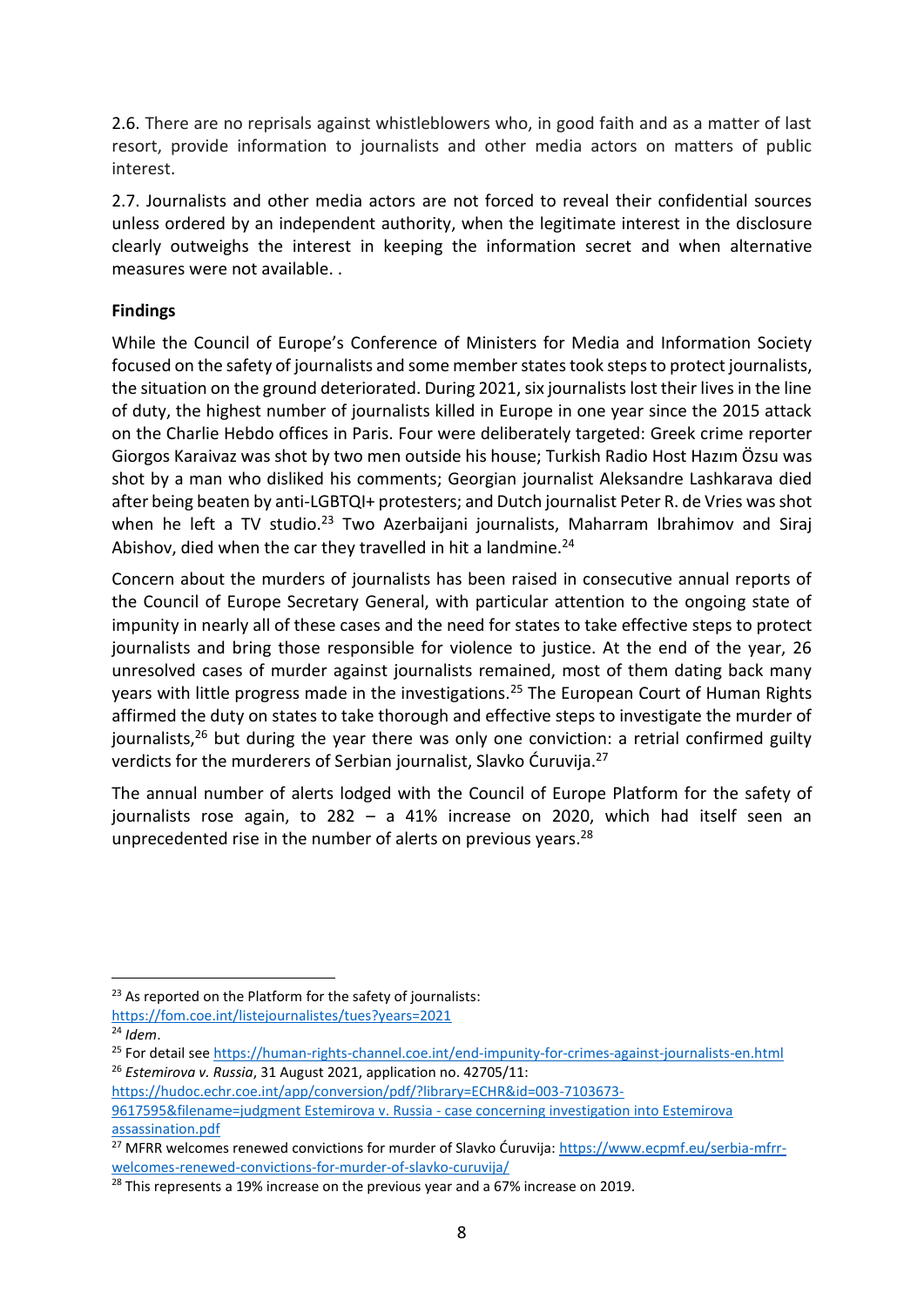

*Figure 1. Number of alerts on Platform for the safety of journalists, 2015-2021*

The number of physical attacks on journalists rose by 61%, while incidents of harassment and intimidation, including by politicians and government officials, increased by 57%. Across Europe, journalists increasingly received death threats, were beaten up on assignments, and have been attacked in their offices, cars, and even in their own houses.<sup>29</sup> Some media faced attacks on their websites, while individual journalists received online threats and, in some cases, had private financial information about them published maliciously.<sup>30</sup> Women journalists faced particularly grave and gender-based threats, as highlighted by the Council of Europe Commissioner for Human Rights<sup>31</sup> and in the June 2021 Ministerial Resolution on the Safety of Journalists. All this points to the urgency of devising national action plans for the safety of journalists which should be based on the specific situations in the individual member states and address the specific risks faced by journalists working there.

Reporting on public demonstrations was dangerous, with the number of incidents of violence against the media at protests more than doubling in the last two years. $32$  Covid-19-related

<sup>29</sup> E.g. Alert 210/2021, Death Threats and Shotgun Cartridge Sent to RAI Regional Office [\(https://fom.coe.int/alerte/detail/107636497;globalSearch=true\)](https://fom.coe.int/alerte/detail/107636497;globalSearch=true); Alert 29/2021, Action 24 TV Station Attacked with Stones, Paint and Molotov Cocktail

[\(https://fom.coe.int/alerte/detail/91471013;globalSearch=true\)](https://fom.coe.int/alerte/detail/91471013;globalSearch=true) ; Alert 74/2021, Photographer's Car Sent into the Ditch [\(https://fom.coe.int/alerte/detail/97954727;globalSearch=true\)](https://fom.coe.int/alerte/detail/97954727;globalSearch=true); Alert 160/2021, Molotov Cocktails Thrown into Journalist Willem Groeneveld's Home

[\(https://fom.coe.int/alerte/detail/105181566;globalSearch=true\)](https://fom.coe.int/alerte/detail/105181566;globalSearch=true).

<sup>30</sup> E.g. Alert 117/2021, Cyprus newspapers receive threats, cyber-attacks

<sup>31</sup> Combating violence against women in a digital age utilising the Istanbul Convention, 24 November 2021

[<sup>\(</sup>https://fom.coe.int/alerte/detail/101434096;globalSearch=true\)](https://fom.coe.int/alerte/detail/101434096;globalSearch=true); Alert 27/2021, Anonymous Telegram channel publishes financial information of Russian journalist Elena Solovyova [\(https://fom.coe.int/alerte/detail/91150712;globalSearch=true\)](https://fom.coe.int/alerte/detail/91150712;globalSearch=true).

<sup>&</sup>lt;sup>32</sup> The Human Rights Commissioner expressed strong concern on this issue at World Press Freedom Day:

<sup>&#</sup>x27;Journalists covering public assemblies need to be protected', 30 April 2021. Similar concern was expressed by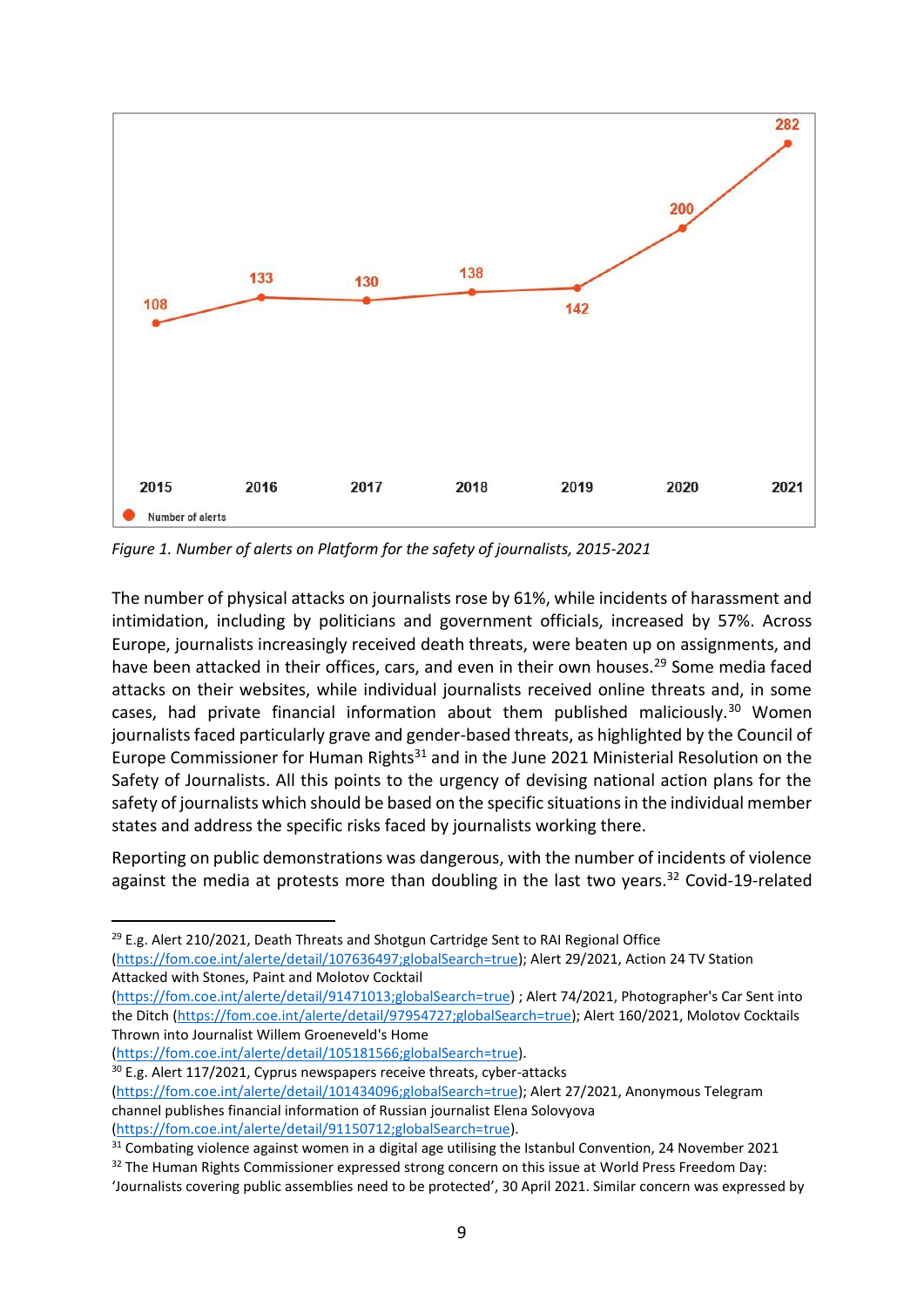protests were among the riskiest assignments for journalists, along with right-wing protests and counter-protests by right-wing elements at LGBTQI+ events. Often the police failed to take protective action or impeded the journalists' work by arresting them, like in the Netherlands and Germany, and in some cases they contributed to the violence: journalists covering protests were shot at in Spain and Martinique.<sup>33</sup>

Incidents of violence against journalists often take place against a background of strong negative rhetoric against the media, led by senior politicians. In Malta, the Board of Inquiry that investigated the circumstances that led to the murder of the investigative journalist Daphne Caruana Galizia, named the climate of hostility and the government's "dehumanization" of Caruana Galizia through constant negative rhetoric as a strong contributory factor.<sup>34</sup> While at the European level, ministers committed to condemning attacks against journalists and creating a positive and enabling environment for journalism, in some states politicians continued their verbal attacks.<sup>35</sup> Following a critical report on media freedom, the Slovenian Prime Minister tweeted that the Council of Europe Commissioner for Human Rights was "part of #fakenews network". 36

In some countries progress was made. The United Kingdom published its first ever action plan for the protection of journalists;<sup>37</sup> the Dutch 'PersVeilig' press safety protocol was reviewed

<sup>33</sup> Alert 223/2021, Journalists Targeted with Live Ammunition in Martinique

[\(https://fom.coe.int/alerte/detail/107636589;globalSearch=true\)](https://fom.coe.int/alerte/detail/107636589;globalSearch=true); Alert 25/2021, Photojournalist Joan Gálvez shot with detonating ammunition by Catalan riot police

[\(https://fom.coe.int/alerte/detail/107636416;globalSearch=true\)](https://fom.coe.int/alerte/detail/107636416;globalSearch=true); Alert 203/2021, De Volkskrant Journalist Mac van Dinther Arrested while Covering Protests

[\(https://fom.coe.int/alerte/detail/107636458;globalSearch=true\)](https://fom.coe.int/alerte/detail/107636458;globalSearch=true).

<sup>37</sup> 9 March 2021:

the Secretary General in her report "Current trends in threats to Freedom of Expression: interference with the coverage of public events, broadcasting bans and strategic lawsuits" ([SG/Inf\(2021\)36](https://rm.coe.int/native/0900001680a4a958))", referencing a number of Platform alerts: Alert 50/2021, [Police Accused of Assaulting Newspaper Matthew Dresch at Protest in](https://go.coe.int/K1Vdy)  [Bristol;](https://go.coe.int/K1Vdy) Alert 26/2021, [Photojournalist Yannis Liakos Attacked by Police During Protests in Athens;](https://go.coe.int/euaof) Alert 35/2021, [Several Turkish Journalists Detained, Physically Assaulted Covering Women's March](https://go.coe.int/BsSGc); Alert 57/2021, [Russian RFE/RL Correspondent Daria Komarova Faces Three Trials over Protest Coverage;](https://go.coe.int/M4uqd) Alert 168/2021, [Authorities Attempt to Discourage Journalists, Social Media Platforms, and News Outlets from Covering](https://go.coe.int/FwIPz)  [Protests; At least 50 Journalists Subsequently Detained, Obstructed](https://go.coe.int/FwIPz) and Assaulted by Police in Russia.

[<sup>\(</sup>https://fom.coe.int/alerte/detail/91122670;globalSearch=true\)](https://fom.coe.int/alerte/detail/91122670;globalSearch=true); Alert 202/2021, German Journalist Michael Trammer Detained, Charged with Trespassing while Covering Protests

<sup>&</sup>lt;sup>34</sup> Public Inquiry Report, 29 July 2021

<sup>&</sup>lt;sup>35</sup> Resolution on the safety of journalists, 11 June 2021: [https://rm.coe.int/coeminaimedia-resolution-on](https://rm.coe.int/coeminaimedia-resolution-on-safety-of-journalists-en/1680a2dc9a)[safety-of-journalists-en/1680a2dc9a](https://rm.coe.int/coeminaimedia-resolution-on-safety-of-journalists-en/1680a2dc9a). Incidents included: Alert 185/2021, Czech Prime Minister Andrej Babiš Lambasts Investigative Journalist [\(https://fom.coe.int/alerte/detail/106649107;globalSearch=true\)](https://fom.coe.int/alerte/detail/106649107;globalSearch=true); Alert 153/2021, Poland: Smear Campaign against Journalist Jacek Harłukowicz

[<sup>\(</sup>https://fom.coe.int/alerte/detail/104466541;globalSearch=true\)](https://fom.coe.int/alerte/detail/104466541;globalSearch=true) ; Alert 94/2021, Bulgaria: New Minister of the Interior suggests removal of journalists from bTV show

[<sup>\(</sup>https://fom.coe.int/alerte/detail/99999851;globalSearch=true\)](https://fom.coe.int/alerte/detail/99999851;globalSearch=true); Alert 89/2021, Croatian President Milanovic verbally attacked HRT journalists [\(https://fom.coe.int/alerte/detail/99410815;globalSearch=true\)](https://fom.coe.int/alerte/detail/99410815;globalSearch=true) ; Alert 86/2021, Slovenia: PM Janša accuses STA Director of collaborating in "murder" of journalist [\(https://fom.coe.int/alerte/detail/99251551;globalSearch=true\)](https://fom.coe.int/alerte/detail/99251551;globalSearch=true)

<sup>&</sup>lt;sup>36</sup> Prime Minister Janša Attempts to Discredit Commissioner for Human Rights Dunja Mijatovic's Report on Media Freedom in Slovenia[: https://go.coe.int/R6V5V](https://go.coe.int/R6V5V)

[https://www.gov.uk/government/publications/national-action-plan-for-the-safety-of-journalists/national](https://www.gov.uk/government/publications/national-action-plan-for-the-safety-of-journalists/national-action-plan-for-the-safety-of-journalists)[action-plan-for-the-safety-of-journalists](https://www.gov.uk/government/publications/national-action-plan-for-the-safety-of-journalists/national-action-plan-for-the-safety-of-journalists)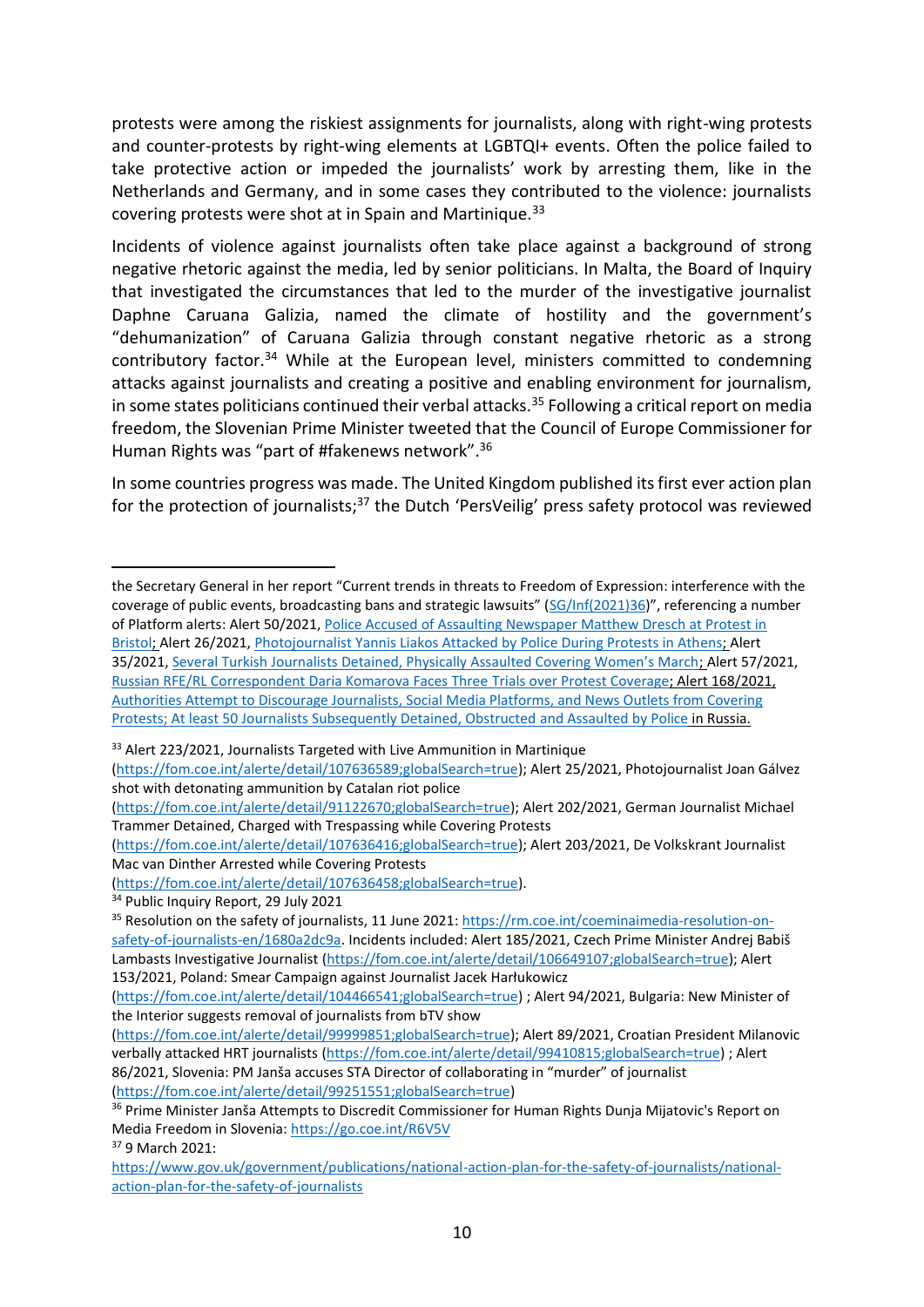and suggestions were made for improvement (in the face of a growing number of incidents);<sup>38</sup> Finland, Sweden and Montenegro took steps to strengthen their criminal law frameworks for the protection of journalists; and Austria started appointing police officers as contact points for journalists during demonstrations (Medienkontaktbeamte).<sup>39</sup> The EU Commission published a Recommendation to strengthen the safety of journalists and other media professionals.<sup>40</sup>

The number of reported incidents of detention and imprisonment of journalists rose by 33%. By the end of 2021, 64 journalists were in detention, in Turkey, Azerbaijan, Russia, Ukraine and the United Kingdom. Many of the journalists concerned were convicted of matters such as supposed support for extremist movements or terrorist organisations. In April 2021, the European Court of Human Rights ruled in one such case that there was "no reasonable suspicion" of any criminal offence, resulting in the journalist being freed.<sup>41</sup> A number of similar applications remain pending. Several other cases concerned journalists detained temporarily in border zones whilst reporting on the ongoing refugee crisis.<sup>42</sup>

There were several reports across Europe of journalists forced to reveal their sources, in apparent contravention of European standards, as well as several reports that journalists had been placed under surveillance.<sup>43</sup> The European Court of Human Rights ruled, in the 'Big Brother Watch' case referenced above, that surveillance regimes that allow for bulk interceptions threaten journalists' right to protect their sources.<sup>44</sup>

#### **III. INDEPENDENT AND PLURALISTIC MEDIA ENVIRONMENT**

<span id="page-12-0"></span>The media is the fourth pillar of democracy. By reporting on issues of public interest, it complements the other three pillars (the legislative, the executive and the judiciary) and holds them to account. But journalists can fulfil their role as 'watchdog of democracy' only if the media environment in which they work is independent and pluralistic, and their working conditions allow them to report freely and without fear or favour. The media should not be under the controlling influence of only few powerful businesses or individuals, and voices and views from across society should be reported and reflected in the media. It is the duty of the

<sup>38</sup> Se[e https://www.persveilig.nl/](https://www.persveilig.nl/)

<sup>39</sup> As reported in the EU Rule of Law Report 2021 [\(https://eur-lex.europa.eu/legal-](https://eur-lex.europa.eu/legal-content/EN/TXT/?qid=1634551652872&uri=CELEX%3A52021DC0700)

[content/EN/TXT/?qid=1634551652872&uri=CELEX%3A52021DC0700\)](https://eur-lex.europa.eu/legal-content/EN/TXT/?qid=1634551652872&uri=CELEX%3A52021DC0700) ; by the Montenegrin NGO, Human Rights Action; and by the Human Rights Commissioner (Journalists covering public assemblies need to be protected, 30 April 2021) [https://www.coe.int/en/web/commissioner/-/journalists-covering-public](https://www.coe.int/en/web/commissioner/-/journalists-covering-public-assemblies-need-to-be-protected?inheritRedirect=true)[assemblies-need-to-be-protected?inheritRedirect=true](https://www.coe.int/en/web/commissioner/-/journalists-covering-public-assemblies-need-to-be-protected?inheritRedirect=true)

<sup>40</sup> Recommendation on the protection, safety and empowerment of journalists, 16 September 2021: <https://eur-lex.europa.eu/legal-content/EN/TXT/?uri=CELEX:32021H1534>

<sup>41</sup> *Ahmet Hüsrev Altan v. Turkey*, 13 April 2021, application no. 13252/17:

[https://hudoc.echr.coe.int/fre#{%22itemid%22:\[%22001-209444%22\]}](https://hudoc.echr.coe.int/fre#{%22itemid%22:[%22001-209444%22]})

<sup>&</sup>lt;sup>42</sup> E.g. Alert 227/2021, Journalist Tim Lüddemann and His Team Detained by Greek Police [\(https://fom.coe.int/alerte/detail/107636625;globalSearch=true\)](https://fom.coe.int/alerte/detail/107636625;globalSearch=true) ; Alert 219/2021, Journalists Arrested for Filming at Poland-Belarus Border Zone [\(https://fom.coe.int/alerte/detail/107636555;globalSearch=true\)](https://fom.coe.int/alerte/detail/107636555;globalSearch=true) ; Alert 109/2021, Greek police question Dutch TV crew covering migration [\(https://fom.coe.int/alerte/detail/101263145;globalSearch=true\)](https://fom.coe.int/alerte/detail/101263145;globalSearch=true).

<sup>&</sup>lt;sup>43</sup> As reported on the Council of Europe Platform for the safety of journalists: <https://fom.coe.int/recherche;motCle=surveillance>

<sup>44</sup> *Big Brother Watch and Others v. the United Kingdom*, 25 May 2021, application nos. 58170/13, 62322/14, and 24960/15: [https://hudoc.echr.coe.int/fre#{%22itemid%22:\[%22001-210077%22\]}](https://hudoc.echr.coe.int/fre#{%22itemid%22:[%22001-210077%22]})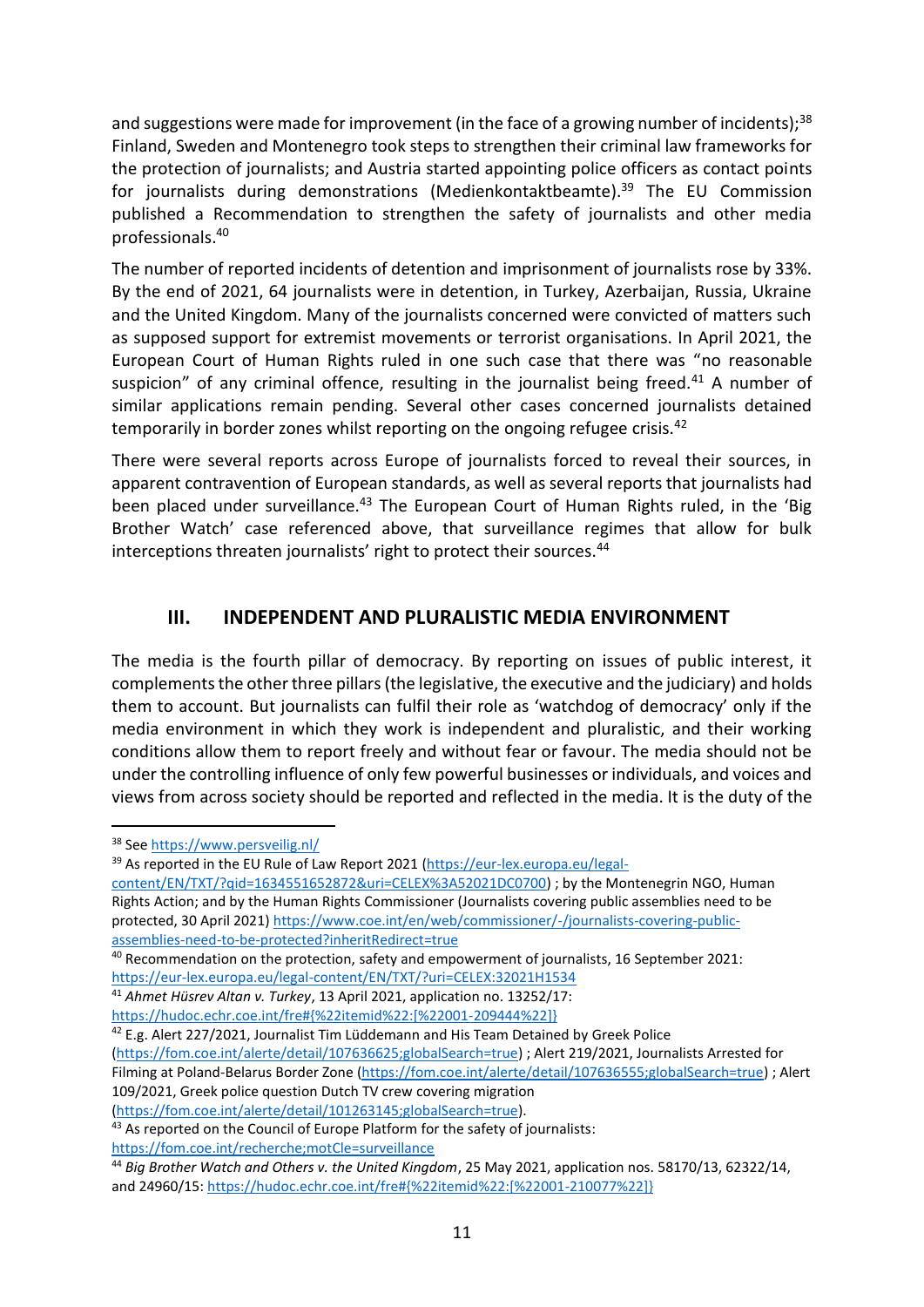state, as the ultimate guarantor of pluralism, to create a regulatory environment under which all media can operate on a 'level playing field'. There should be no unfair competitive advantages; ownership, management and financial structures should be transparent; state advertising and support for the media must be transparently allocated in a non-discriminatory manner; and public service media should be sufficiently funded to fulfil their mission.

#### **Measurement criteria**

3.1. The public has access to a variety of print, broadcast and online media that represent a wide range of political and social viewpoints, interests and groups within society, including local communities, minorities and those with special needs. Political parties and candidates have fair and equal access to the media, and ownership of media by political actors is strictly regulated. Coverage of elections by broadcast media is balanced and impartial.

3.2. Regulatory frameworks safeguard the editorial independence of media outlets from government, media owners, and political or commercial interests, and are respected in practice. Print, broadcast and internet-based media are not subject to direct or indirect censorship.

3.3. Media concentration is addressed through effective regulation and monitored by independent regulatory authorities vested with powers to act against concentration. Information about media ownership and economic influence over media is easily accessible to the public. Online platforms identify paid-for content.

3.4. The operating environment for independent and community media is favourable. All types of media (public service, private, and community) have fair and equal access to technical and commercial distribution channels and electronic communication networks, as well as to state advertising and state subsidies and other funding schemes. They are encouraged to develop new business models including through supportive fiscal and regulatory regimes.

3.5. All state support measures for media take into account the distinct role and contribution to journalism of different media actors, including commercial media, public service media, community media, and independent journalists. National frameworks providing for support measures are based on clear, objective and transparent criteria and include appropriate safeguards to protect the editorial independence and operational autonomy of all media.

3.6. Public service media have institutional autonomy, secure funding and adequate technical resources to be protected from political or economic interference. They play an active role in promoting social cohesion and integration through proactive outreach to diverse sectors and age groups of the population, including minorities and those with special needs.

3.7. Journalists have satisfactory working conditions with adequate levels of pay and social protection. All content creators, including individuals as well as media businesses, are fairly rewarded for their work and copyright is protected against abuse, including online. Journalists are not subjected to undue requirements before they can work. Foreign journalists are not refused entry or work visas because of their potentially critical reports.

#### **Findings**

In 2020, the Covid-19 pandemic hit the media hard, leading to closures and job losses. States across Europe provided support packages. These were vital to the survival of many news outlets, but also created risky financial dependencies and concerns about discriminatory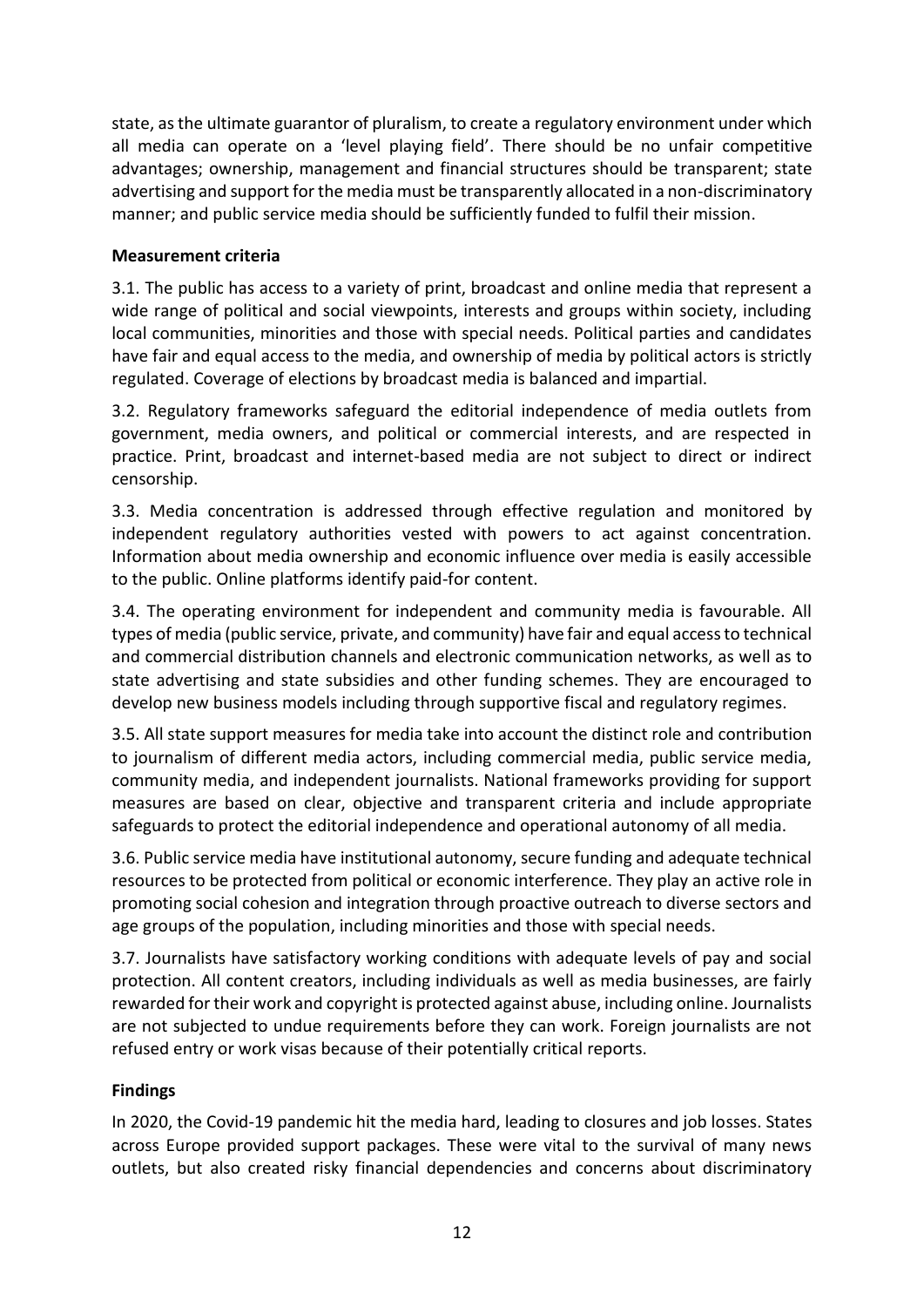allocation.<sup>45</sup> During 2021 the pandemic persisted, but in many countries the level of economic support was reduced. While the global advertising market recovered, ad revenue is increasingly concentrated with three global conglomerates – Alphabet, Meta and Amazon – and large national companies, meaning that many smaller media outlets struggle.<sup>46</sup> More people paid for online news in 2021, but the overall number of paying readers remained low – below 20% in most European countries except for Norway, Sweden, Finland and Romania.<sup>47</sup> It was reported that the only media to truly flourish in 2021 were online entertainment platforms.<sup>48</sup>

Recognizing that the pandemic to a large extent accelerated pre-existing structural problems, European media ministers resolved to work with the media industry to support a pluralistic and independent media ecosystem and enhance the resilience of the media.<sup>49</sup> In EU countries, the Media and Audiovisual Action Plan supported recovery as well as ongoing transformation into the digital era,<sup>50</sup> and the proposed EU Digital Services Act was seen as an opportunity to redress the balance between online platforms and content producers.<sup>51</sup> In terms of this relationship between platforms and the media, which requires redefining in legislation and in practice, the Council of Europe's Recommendation [CM/Rec\(2022\)11](https://search.coe.int/cm/Pages/result_details.aspx?ObjectId=0900001680a61712) on principles for media and communication governance brings a number of principles adapted to the digital and converged environment in which media and platform regulation can no longer exist independently of one another.

While structural support for the media was welcomed, there were continued concerns in some countries about the allocation of support as well as regulatory developments that threatened pluralism. The use of state advertising as a means of indirect control was flagged up in the EU's Annual Rule of Law report as an issue of concern in Austria, Croatia, Bulgaria, Hungary, and Poland, and close ties between the state and the media threatened political independence of the media in the Czech Republic, Malta, Slovenia, Poland, Bulgaria, and Hungary.<sup>52</sup> Transparency of ownership was cause for concern in Slovenia, the Czech Republic and Bulgaria, but a number of countries took positive steps: Greece and Finland adopted legislation requiring ownership structures to be made public, and Ireland and Lithuania put media ownership databases online.<sup>53</sup> It is not clear whether they go so far as to disclose the

<sup>45</sup> As reported in the Secretary General's 2021 Annual Report: [https://www.coe.int/en/web/secretary](https://www.coe.int/en/web/secretary-general/report-2021#page-0)[general/report-2021#page-0](https://www.coe.int/en/web/secretary-general/report-2021#page-0)

<sup>46</sup> Stats roundup: the impact of Covid-19 on marketing & advertising, 13 December 2021: [https://econsultancy.com/stats-roundup-coronavirus-impact-on-marketing-advertising/.](https://econsultancy.com/stats-roundup-coronavirus-impact-on-marketing-advertising/)

<sup>47</sup> Reuters Institute Digital News Report[: https://reutersinstitute.politics.ox.ac.uk/digital-news-report/2021](https://reutersinstitute.politics.ox.ac.uk/digital-news-report/2021) 48 As reported by the Parliamentary Assembly's Committee on Culture, Science, Education and Media: The impact of the Covid-19 pandemic on education and culture, 8 November 2021

[<sup>\(</sup>https://pace.coe.int/en/files/29593\)](https://pace.coe.int/en/files/29593). See also Ofcom's August 2021 Media Nations report.

 $49$  Resolution on the changing media and information environment and Resolution on the impacts of the COVID-19 pandemic on freedom of expression, 11 June 2021[: https://rm.coe.int/coeminaimedia-resolution](https://rm.coe.int/coeminaimedia-resolution-on-media-environment-en/1680a2dc92)[on-media-environment-en/1680a2dc92](https://rm.coe.int/coeminaimedia-resolution-on-media-environment-en/1680a2dc92)

<sup>50</sup> <https://digital-strategy.ec.europa.eu/en/policies/media-and-audiovisual-action-plan>

 $51$  A concern flagged up by, amongst others, the European Federation of Journalists:

[https://europeanjournalists.org/blog/2021/12/03/eu-digital-service-act-european-citizens-need-a-stronger](https://europeanjournalists.org/blog/2021/12/03/eu-digital-service-act-european-citizens-need-a-stronger-dsa/)[dsa/](https://europeanjournalists.org/blog/2021/12/03/eu-digital-service-act-european-citizens-need-a-stronger-dsa/)

<sup>52</sup> EU Commission Rule of Law Report, COM(2021) 700 final, 20 July 2021

<sup>53</sup> *Idem*. See<http://www.mediaownership.ie/> for the Irish database [; https://lrkm.lrv.lt/lt/veiklos](https://lrkm.lrv.lt/lt/veiklos-sritys/visuomenes-informavimo-politika/viesosios-informacijos-rengeju-ir-skleideju-informacine-sistema-virsis)[sritys/visuomenes-informavimo-politika/viesosios-informacijos-rengeju-ir-skleideju-informacine-sistema-virsis](https://lrkm.lrv.lt/lt/veiklos-sritys/visuomenes-informavimo-politika/viesosios-informacijos-rengeju-ir-skleideju-informacine-sistema-virsis) for the announced Lithuanian database.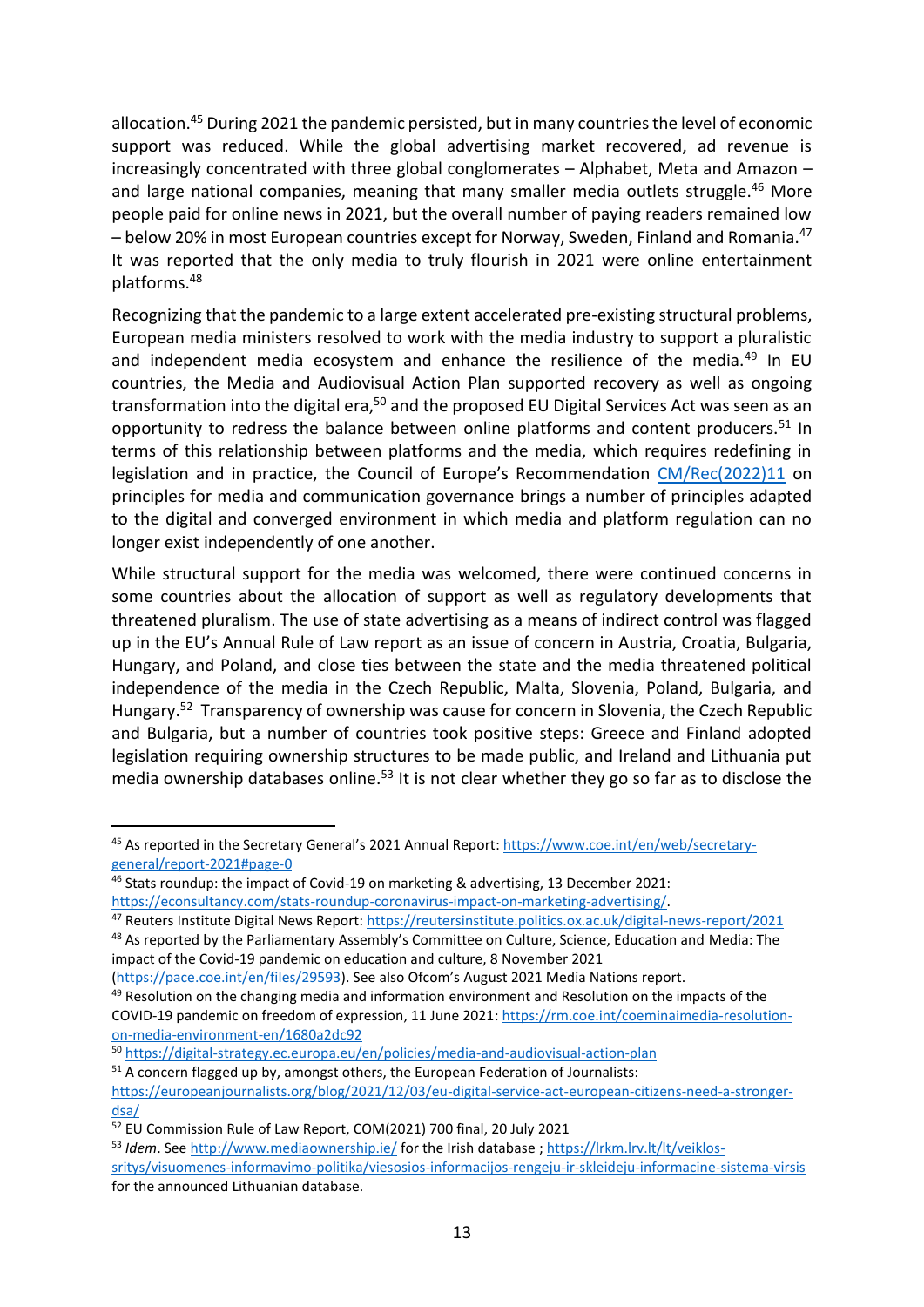identities of natural persons with beneficial shareholdings, as recommended by Committee of Ministers Recommendation CM/Rec(2018)1 of the Committee of Ministers to member States on media pluralism and transparency of media ownership.

The annual Media Pluralism Monitor, a scientific tool devised by the European University Institute to measure media pluralism, found a high to medium risk to media pluralism in all 32 countries that were surveyed; a high to medium risk of political dependence in 24 of 32 countries surveyed; and a medium to high risk to social inclusiveness in 28 out of 32 countries surveyed. The overall risk scores were at their highest since 2014, when the survey began.<sup>54</sup> The Eurobarometer, an annual survey that captures public opinion across 39 European countries, indicated that the public at large thought that the media represented diverse points of view but at the same time found strong concern that most media are subject to political or commercial pressure.<sup>55</sup> Except in a few north-western European countries, there was a high perception of pressure on public service media.<sup>56</sup>

In some countries, media outlets were banned or were refused licence renewals, threatening media pluralism. Hungary's Klub Radio was refused to have its licence renewed; in Ukraine, several news channels and websites were banned; and in Poland, there was concern around the take-over of one of the country's largest media groups by a state-controlled petrochemical company.<sup>57</sup> Proposed legislation banning majority non-European ownership of media companies was vetoed by the Polish President and sent back to parliament while the Human Rights Commissioner expressed concern about two other proposed Polish laws, concerning social media regulation and advertising revenue tax on media outlets. <sup>58</sup> Russia's so-called 'foreign agent' law, concern about which was flagged up in the Secretary General's 2021 Report, continued to be used in what was perceived to be a campaign to apply pressure to independent media.<sup>59</sup>

In a number of countries, concerns were raised over the independence of media regulators. The lack of funding for the regulator was criticised in Spain and in Slovenia, whilst in Croatia, Malta, Slovakia and Hungary a lack of safeguards against political interference in the appointments process to the board of the media regulator caused concern.<sup>60</sup> In Albania, there

<sup>57</sup> Council of Europe Commission on Human Rights, Memorandum on freedom of expression and media freedom in Hungary, 30 March 2021 [\(https://rm.coe.int/memorandum-on-freedom-of-expression-and-media](https://rm.coe.int/memorandum-on-freedom-of-expression-and-media-freedom-in-hungary/1680a1e67e)[freedom-in-hungary/1680a1e67e\)](https://rm.coe.int/memorandum-on-freedom-of-expression-and-media-freedom-in-hungary/1680a1e67e); Alert 161/2021, Ukrainian News Website Strana.ua Banned [\(https://fom.coe.int/alerte/detail/105414653;globalSearch=true\)](https://fom.coe.int/alerte/detail/105414653;globalSearch=true); Alert 205/2020, Orlen's Takeover of Polska Press Exposes Media Pluralism:<https://fom.coe.int/alerte/detail/79364611;globalSearch=true>

<sup>58</sup> Alert 143/2021, Bill to Ban Non-European Media Ownership

<sup>54</sup> <https://cmpf.eui.eu/mpm2021-results/>

<sup>55</sup> Standard Eurobarometer 94 - Winter 2020-2021:<https://europa.eu/eurobarometer/surveys/detail/2355>

<sup>56</sup> EBU Market Insights: Trust in media 2021, September 2021:

[https://www.ebu.ch/publications/research/login\\_only/report/trust-in-media](https://www.ebu.ch/publications/research/login_only/report/trust-in-media)

[<sup>\(</sup>https://fom.coe.int/alerte/detail/103932445;globalSearch=true\)](https://fom.coe.int/alerte/detail/103932445;globalSearch=true) ; and letter from the Council of Europe Commissioner on Human Rights, 8 March 2021 [\(https://www.coe.int/en/web/commissioner/-/poland-draft](https://www.coe.int/en/web/commissioner/-/poland-draft-laws-on-the-media-sector-should-respect-european-human-rights-standards-on-freedom-of-expression-media-pluralism-and-data-protection)[laws-on-the-media-sector-should-respect-european-human-rights-standards-on-freedom-of-expression](https://www.coe.int/en/web/commissioner/-/poland-draft-laws-on-the-media-sector-should-respect-european-human-rights-standards-on-freedom-of-expression-media-pluralism-and-data-protection)[media-pluralism-and-data-protection\)](https://www.coe.int/en/web/commissioner/-/poland-draft-laws-on-the-media-sector-should-respect-european-human-rights-standards-on-freedom-of-expression-media-pluralism-and-data-protection).

<sup>59</sup> A Democratic Renewal for Europe, p. 40 [\(https://edoc.coe.int/en/annual-activity-report/9506-a-democratic](https://edoc.coe.int/en/annual-activity-report/9506-a-democratic-renewal-for-europe-annual-report-by-the-secretary-general.html)[renewal-for-europe-annual-report-by-the-secretary-general.html\)](https://edoc.coe.int/en/annual-activity-report/9506-a-democratic-renewal-for-europe-annual-report-by-the-secretary-general.html) ; Platform Alert 173/2021, Dozhd TV and IStories Tagged as "Foreign Agents"[: https://fom.coe.int/alerte/detail/105899475;globalSearch=true](https://fom.coe.int/alerte/detail/105899475;globalSearch=true) <sup>60</sup> EU Commission Rule of Law Report, COM(2021) 700 final, 20 July 2021:

[https://ec.europa.eu/info/policies/justice-and-fundamental-rights/upholding-rule-law/rule-law/rule-law](https://ec.europa.eu/info/policies/justice-and-fundamental-rights/upholding-rule-law/rule-law/rule-law-mechanism/2021-rule-law-report/2021-rule-law-report-communication-and-country-chapters_en)[mechanism/2021-rule-law-report/2021-rule-law-report-communication-and-country-chapters\\_en](https://ec.europa.eu/info/policies/justice-and-fundamental-rights/upholding-rule-law/rule-law/rule-law-mechanism/2021-rule-law-report/2021-rule-law-report-communication-and-country-chapters_en)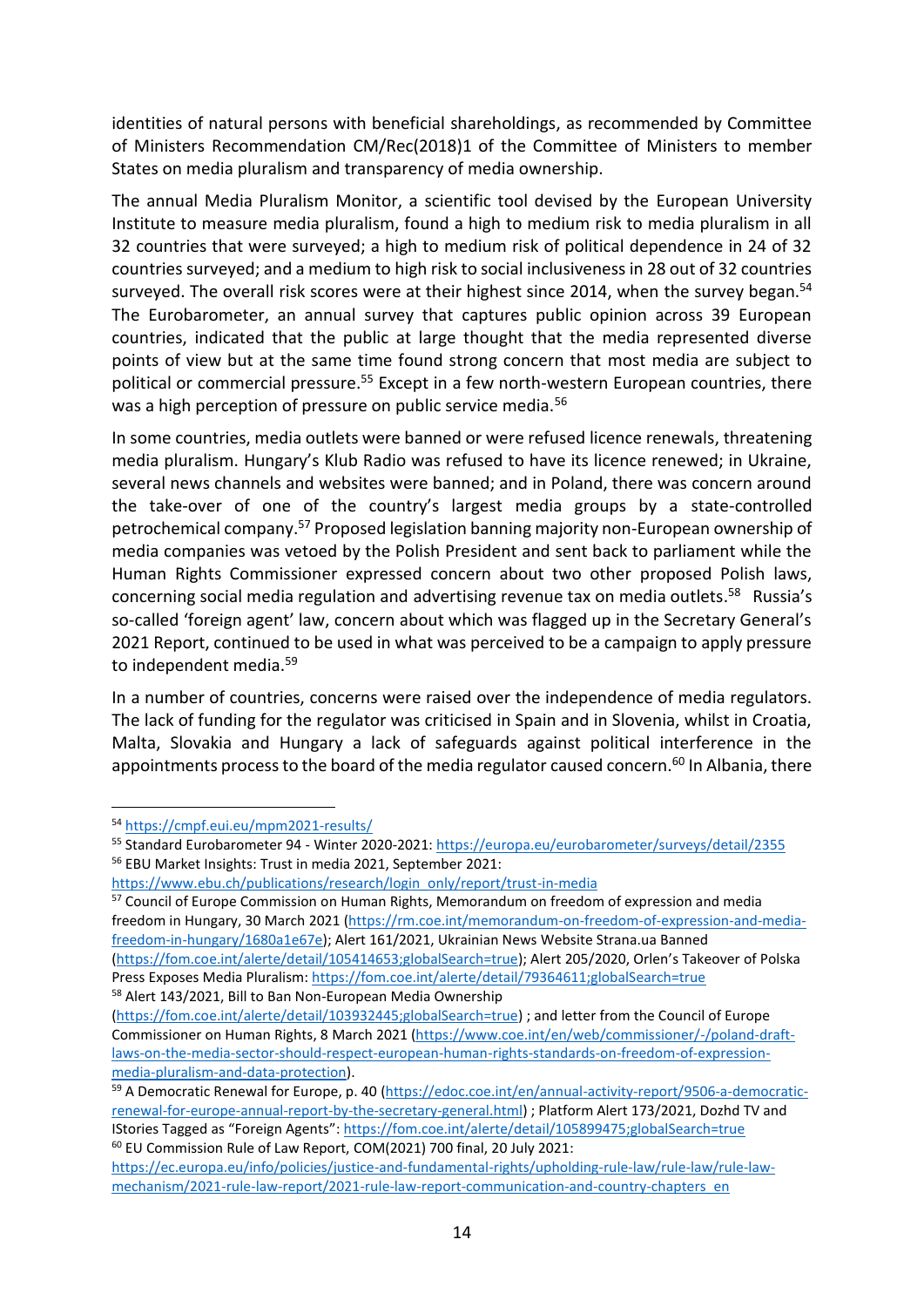was concern over the creation of a new government information agency and the appointment of a government ally to chair the board of the media regulatory body. $61$  In Turkey, the media regulator imposed fines on six media outlets that were critical of the government's response to wildfires raging in the southwest of the country and it was found that half of all fines it had issued had targeted one station known for its critical stance.<sup>62</sup>

Research conducted on behalf of the European Broadcasting Union affirmed a strong positive link between the strength of democracy and the strength of public service media.<sup>63</sup> Yet, in some countries public service media were under fire. There was concern over political pressure and the independence of the regulatory board of public service media in the Czech Republic and in Ukraine; the Slovenian Press Agency had its funding threatened; and the UK government indicated that it intended to sell off Channel 4, one of the country's public broadcasters with a remit to represent unheard voices. <sup>64</sup>

Journalists' working conditions, and in particular, the lack of secure employment, were a concern in some countries. In Ukraine, all journalists at the Kyiv Post were laid off without any notice; in Poland, an editor at the public broadcaster was dismissed for allowing an artist to perform with a rainbow flag; and the President of the Croatian Journalists' Union was threatened with dismissal by the national public broadcaster for talking about sexual harassment among its staff. 65

# **IV. RELIABILITY AND TRUST IN INFORMATION**

<span id="page-16-0"></span>In an era of proliferating content and delivery platforms, citizens cannot make informed democratic choices or exercise their right to participate in public affairs without high quality information from the media. Quality journalism is therefore an essential public good.

For quality journalism to thrive, constant investment is required in journalism education as well as in media and information literacy for the wider public. Well-functioning self-regulatory mechanisms should offer easy access to an effective remedy for individuals to complain about inaccurate or unethical reporting, regardless of whether the content is published online or in traditional media. As the provision of content on digital and social media platforms is

[\(https://fom.coe.int/alerte/detail/97247209;globalSearch=true\)](https://fom.coe.int/alerte/detail/97247209;globalSearch=true); [Channel 4: a change of ownership?](https://commonslibrary.parliament.uk/research-briefings/cbp-9280/) UK Parliament research briefing, December 2021.

<sup>&</sup>lt;sup>61</sup> Alert 204/2021, New Agency to Control State Information and Media Relations; Concern after government ally elected to head key media regulator[: https://ipi.media/albania-concern-after-government-ally-elected-to](https://ipi.media/albania-concern-after-government-ally-elected-to-head-key-media-regulator/)[head-key-media-regulator/](https://ipi.media/albania-concern-after-government-ally-elected-to-head-key-media-regulator/)

<sup>&</sup>lt;sup>62</sup> Alert 180/2021, Radio Television High Council Fines TV Channels Over Wildfire Coverage; Turkish Media Overseer Penalising Independent Media With Fines:<http://tiny.cc/RTUKfines>

<sup>63</sup> How public service media deliver value, December 2021: [https://www.ebu.ch](https://www.ebu.ch/)

<sup>64</sup> Alert 58/2021, Pressure on PSM Governance Threatens Independence of Czech Television and Erodes Media Freedom and Pluralism [\(https://fom.coe.int/alerte/detail/97161825;globalSearch=true\)](https://fom.coe.int/alerte/detail/97161825;globalSearch=true); Alert 113/2021, Independence of the Public Broadcaster's Supervisory Board challenged

[<sup>\(</sup>https://fom.coe.int/alerte/detail/100946871;globalSearch=true\)](https://fom.coe.int/alerte/detail/100946871;globalSearch=true) ; Alert 62/2021, Slovenian Press Agency (STA) under Financial Pressure from the Government

<sup>65</sup> Alert 221/2021, Kyiv Post Journalists Fired Collectively

[<sup>\(</sup>https://fom.coe.int/alerte/detail/107636571;globalSearch=true\)](https://fom.coe.int/alerte/detail/107636571;globalSearch=true); Alert 146/2021, TVP Programme Editor Dismissed over a Rainbow Flag [\(https://fom.coe.int/alerte/detail/104278700;globalSearch=true\)](https://fom.coe.int/alerte/detail/104278700;globalSearch=true); Alert 40/2021, President of Croatian Journalists' Union Threatened with Dismissal [\(https://fom.coe.int/alerte/detail/92617024;globalSearch=true\)](https://fom.coe.int/alerte/detail/92617024;globalSearch=true)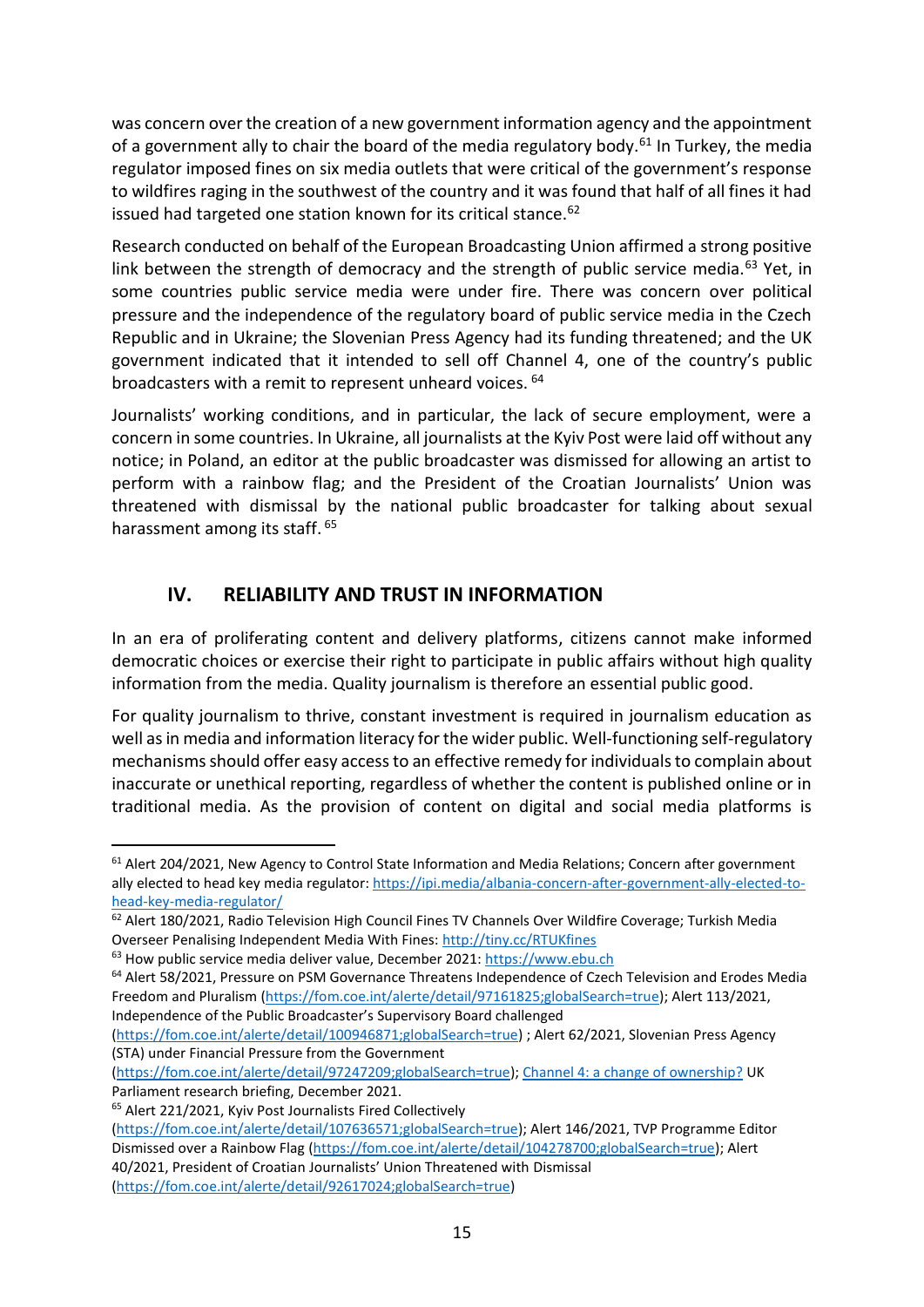increasingly ruled by algorithmic decision-making, platforms should ensure that these algorithms function transparently, with full respect for users' rights, and that they tackle the spread of contentious, harmful, and illegal content.

These, and many other recommendations for strengthening the environment the role of quality journalism in our societies, are featured in the recently adopted Recommendation [CM/Rec\(2022\)4](https://search.coe.int/cm/pages/result_details.aspx?objectid=0900001680a5ddd0) of the Committee of Ministers to member States on promoting a favourable environment for quality journalism in the digital age.

#### **Measurement criteria**

4.1. Quality journalism, which seeks to provide accurate and reliable information of public interest, and complies with the principles of fairness, independence, transparency, and public accountability, is acknowledged as public good that is essential to the health of democracies.

4.2. Journalists, including freelance journalists, media actors and individuals are committed to producing quality journalism, have access to life-long training opportunities to update their skills and knowledge, specifically in relation to their duties and responsibilities in the digital environment, including through fellowship programmes and financial support measures.

4.3. The media's commitment to verification and quality control is complemented by effective self-regulatory mechanisms such as ombudspersons and media councils. The public is aware of relevant complaints mechanisms allowing for the flagging of content that breaches journalistic ethics. Media regulatory bodies are pluralistic and broadly representative of wider society.

4.4. There are effective self- or co-regulatory mechanisms in place to deal with risks related to algorithmic decision-making regarding online content, and to tackle the dissemination of contentious, harmful, and illegal content on digital platforms. Decision-making is transparent and respects the rights of all users. Digital platforms ensure that there is independent oversight and access to effective remedies for all alleged violations of human rights.

4.5. Educational policies are in place to further media and information literacy among all age groups. Media literacy initiatives promote the cognitive, technical and social skills that enable people to make informed and autonomous decisions about their media use, grant trust to credible news sources, and communicate effectively, including by creating and publishing content.

#### **Findings**

With the pandemic into its second year and concern about misinformation high, particularly in relation to Covid-19, public trust in the media was an issue of concern throughout 2021. Trust in social media and media through search was low, which was worrying particularly in countries where many people got their news from these sources. Online and on social media, misinformation abounded and hate speech was high.

2021 saw higher trust in traditional media and established news 'brands'. Radio and television news was particularly trusted, reversing a decline in TV news consumption that had been ongoing since 2013.<sup>66</sup> There was a strong positive correlation between countries with

<sup>66</sup> 2021 Digital News Report, University of Oxford Reuters Institute

[<sup>\(</sup>https://reutersinstitute.politics.ox.ac.uk/sites/default/files/2021-06/Digital\\_News\\_Report\\_2021\\_FINAL.pdf\)](https://reutersinstitute.politics.ox.ac.uk/sites/default/files/2021-06/Digital_News_Report_2021_FINAL.pdf); EBU Market Insights: Trust in media 2021, September 2021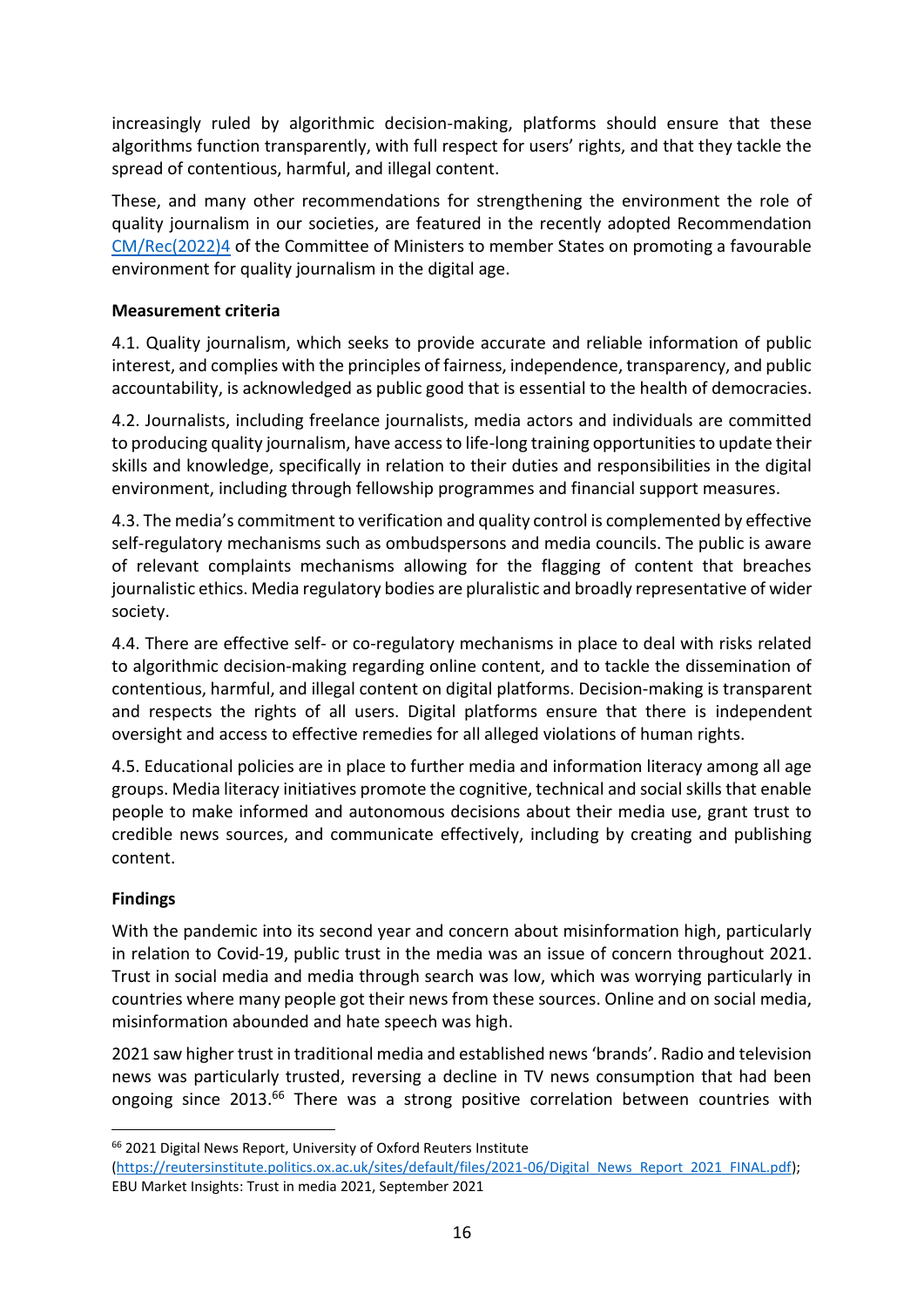respected public service media, and trust in media generally.<sup>67</sup> Except in a small number of countries, public service media were generally among the most trusted media.<sup>68</sup> People valued neutrality: most preferred news media that reflected a range of views and left it up to the audience to make up their mind. The media was trusted more than political institutions.<sup>69</sup>

However, there were important geographic differences: while more than half the people in northern and some western European countries said they trusted the news, this figure fell to below a third in several central and eastern European countries. Young people, women, and people who are politically partisan often felt less fairly represented by the media and insufficient coverage of issues they care about.<sup>70</sup> There was a dearth of female and non-white editors, and media were not doing enough to tackle their diversity problem.<sup>71</sup>

While self and co-regulatory bodies for the media continued to function across Europe, effective implementation was problematic in all but a small number of countries.<sup>72</sup> There were also challenges in terms of the ability of self-regulatory mechanisms to regulate online media, with journalists doubting that self-regulatory codes of ethics responded to ethical challenges in online media.<sup>73</sup> Across Europe different approaches were followed in self- and co-regulation.

'Fake news' was cited as an issue of strong concern and a threat to democracy by 82% of respondents in the 94<sup>th</sup> Eurobarometer survey, with 76% saying it was a particular problem in their country. At the same time, 65% of people thought that they could identify fake news, up from previous years indicating improved media and information literacy.<sup>74</sup> This subjective, self-evaluated finding in the Eurobarometer survey stands in contrast with the finding in Media Pluralism Monitor, based on objective scores, that media and information literacy is low-to-medium in most countries, noting an absence of formal programmes to tackle the issue. In several countries the problem of low media and information literacy was compounded by low digital skills generally.<sup>75</sup>

<sup>67</sup> EBU Market Insights: Trust in media 2021, September 2021:

<sup>73</sup> Media Councils in the Digital Age: Survey results:

[<sup>\(</sup>https://www.ebu.ch/publications/research/login\\_only/report/trust-in-media\)](https://www.ebu.ch/publications/research/login_only/report/trust-in-media). The 94th Eurobarometer survey found the same.

[https://www.ebu.ch/publications/research/login\\_only/report/trust-in-media](https://www.ebu.ch/publications/research/login_only/report/trust-in-media)

<sup>&</sup>lt;sup>68</sup> Poland, Hungary, Turkey, Croatia and Italy were the only countries where public service media were not among the top five best trusted news brands: EBU Market Insights: Trust in media 2021, September 2021: [https://www.ebu.ch/publications/research/login\\_only/report/trust-in-media](https://www.ebu.ch/publications/research/login_only/report/trust-in-media)

<sup>69</sup> EBU Market Insights: Trust in media 2021, September 2021:

[https://www.ebu.ch/publications/research/login\\_only/report/trust-in-media](https://www.ebu.ch/publications/research/login_only/report/trust-in-media) <sup>70</sup> *Idem*.

 $71$  Reuters Institute, Women and leadership in the news media 2021: evidence from 12 markets, 8 March 2021 [\(https://reutersinstitute.politics.ox.ac.uk/women-and-leadership-news-media-2021-evidence-12-markets\)](https://reutersinstitute.politics.ox.ac.uk/women-and-leadership-news-media-2021-evidence-12-markets); Race and leadership in the news media 2021: evidence from five markets, 21 March 2021:

<https://reutersinstitute.politics.ox.ac.uk/race-and-leadership-news-media-2021-evidence-five-markets>  $72$  Belgium, Denmark, Estonia, Germany, the Netherlands, and Sweden: Media Pluralism Monitor 2021, p. 73: [https://cadmus.eui.eu/bitstream/handle/1814/71970/CMPF\\_MPM2021\\_final-report\\_QM-09-21-298-EN-](https://cadmus.eui.eu/bitstream/handle/1814/71970/CMPF_MPM2021_final-report_QM-09-21-298-EN-N.pdf?sequence=1&isAllowed=y)[N.pdf?sequence=1&isAllowed=y](https://cadmus.eui.eu/bitstream/handle/1814/71970/CMPF_MPM2021_final-report_QM-09-21-298-EN-N.pdf?sequence=1&isAllowed=y)

[https://presscouncils.eu/userfiles/files/Media%20Councils%20in%20the%20Digital%20Age\\_final\\_report\\_rev.p](https://presscouncils.eu/userfiles/files/Media%20Councils%20in%20the%20Digital%20Age_final_report_rev.pdf) [df](https://presscouncils.eu/userfiles/files/Media%20Councils%20in%20the%20Digital%20Age_final_report_rev.pdf)

<sup>74 94&</sup>lt;sup>th</sup> Eurobarometer survey:<https://europa.eu/eurobarometer/surveys/detail/2355> <sup>75</sup> Media Pluralism Monitor 2021:

[https://cadmus.eui.eu/bitstream/handle/1814/71970/CMPF\\_MPM2021\\_final-report\\_QM-09-21-298-EN-](https://cadmus.eui.eu/bitstream/handle/1814/71970/CMPF_MPM2021_final-report_QM-09-21-298-EN-N.pdf?sequence=1&isAllowed=y)[N.pdf?sequence=1&isAllowed=y](https://cadmus.eui.eu/bitstream/handle/1814/71970/CMPF_MPM2021_final-report_QM-09-21-298-EN-N.pdf?sequence=1&isAllowed=y)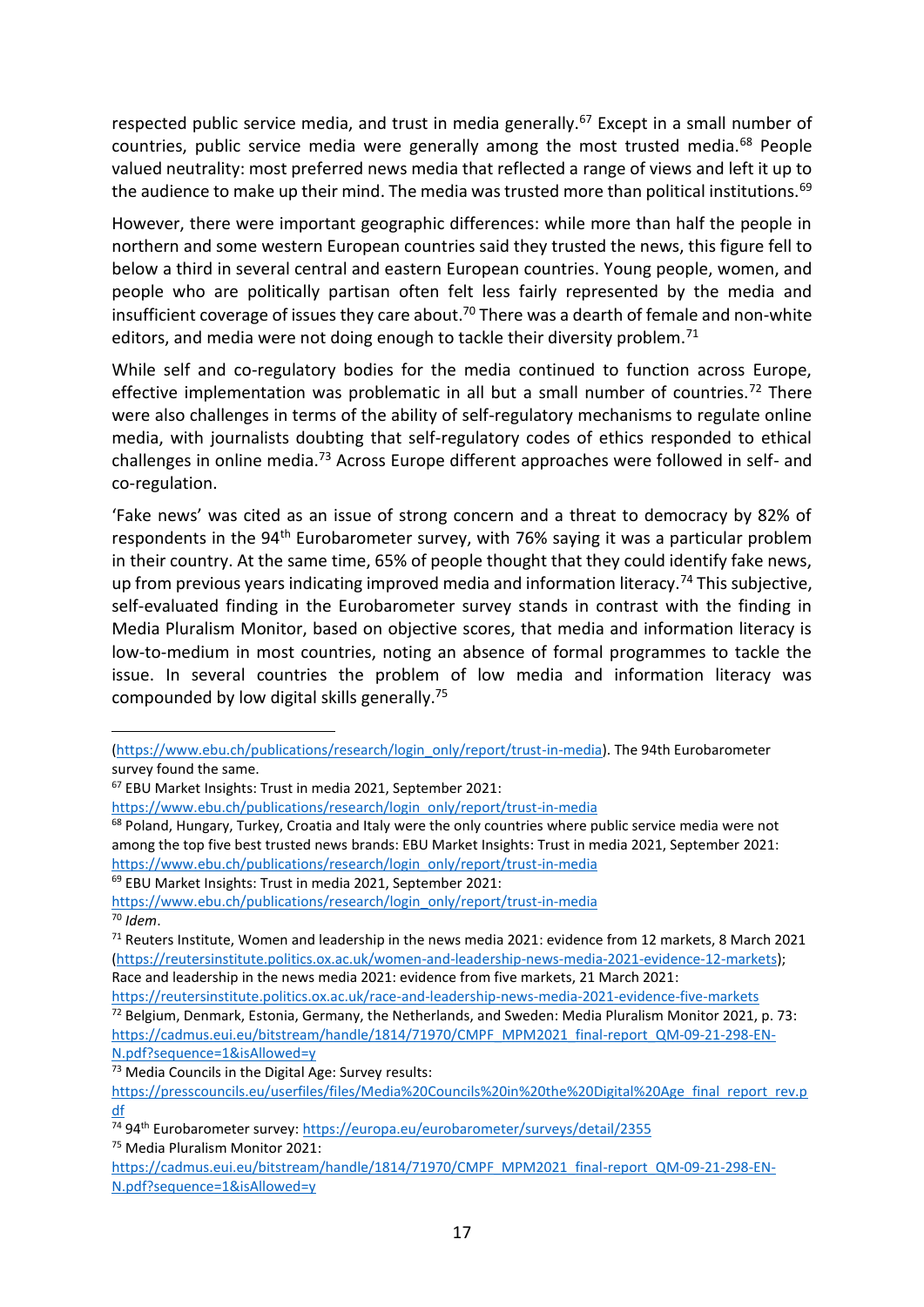

*Figure2. Risks to Media and Information Literacy across Europe, [Media Pluralism Monitor 2021](https://cmpf.eui.eu/mpm2021-results/)*

In many countries, regulation of social media was seen as necessary but also fraught with risk.<sup>76</sup> Several social media platforms signed up to a strengthened Code of Practice on Disinformation, but the impact of this remained to be seen.<sup>77</sup> Facebook committed to reviewing its practices when it transpired that high profile celebrities and politicians had been allowed to post content in blatant violation of its own guidelines.<sup>78</sup> As European countries are moving towards co-regulatory approaches, the Council of Europe adopted a Guidance Note outlining best practices, providing practical guidance and pointing to existing good practices for policy development, regulation and use of content moderation in the online environment.<sup>79</sup>

<sup>77</sup> Media Pluralism Monitor 2021, p. 105; Code of Practice on Disinformation: <https://digital-strategy.ec.europa.eu/en/policies/code-practice-disinformation>

<sup>&</sup>lt;sup>76</sup> The French Constitutional Court struck down online hate speech legislation in 2020, holding that it was not necessary, appropriate and proportionate to the aim pursued: Decision 2020-801, 18 June 2020 (in French): <https://www.conseil-constitutionnel.fr/decision/2020/2020801DC.htm>

<sup>&</sup>lt;sup>78</sup> Wall Street Journal, 13 September 2021, Facebook Says Its Rules Apply to All: Company Documents Reveal a Secret Elite That's Exempt.

 $79$  Guidance note on best practices towards effective legal and procedural frameworks for self-regulatory and co-regulatory mechanisms of content moderation, May 2021[: https://rm.coe.int/content-moderation](https://rm.coe.int/content-moderation-en/1680a2cc18)[en/1680a2cc18](https://rm.coe.int/content-moderation-en/1680a2cc18)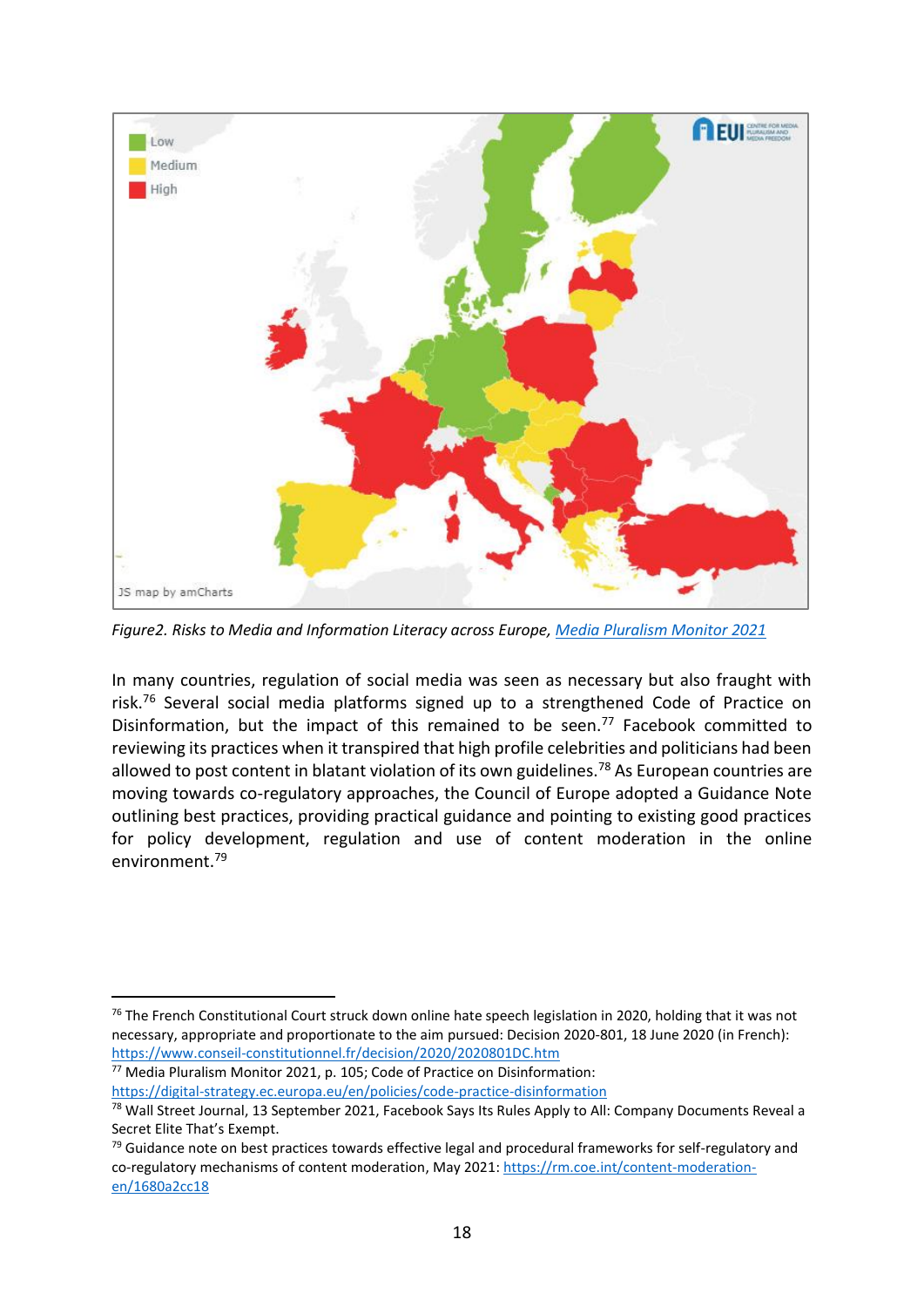## **V. CONCLUSIONS**

<span id="page-20-0"></span>While public trust and demand for quality journalism grew, the conditions under which the media worked to produce quality output were very challenging. Violence against journalists and media outlets worsened and in some countries was almost normalised. There has been sustained action on this issue by the Council of Europe, including the provision of recommendations to end violence and detailed implementation guidelines, and member states must meet the challenge that they are now faced with if journalism is to be able to continue its function as a watchdog of democratic society. The legal framework for freedom of expression needs to be strengthened in a number of countries, as shown by the many violations of the right to freedom of expression found by the European Court of Human Rights, and countries should redouble their efforts to implement these judgments in a timely manner.

Media continued to battle for economic survival and individual journalists worked under conditions of uncertainty. The industry continued to look for viable business models, and financial, political and commercial pressures all contributed to a decline in media pluralism. Whilst trust in traditional news brands grew, media and information literacy efforts should also be stepped up – particularly with regard to online media.

The Council of Europe and its member states, in cooperation with media, online platforms, academia and civil society stakeholders, are consistently supporting the positive developments and outlining measures to curb the negative trends in the media and communication field. In December 2021, the first concrete results of the Ministerial Conference were delivered by the Steering Committee for Media and Information Society (CDMSI) and its expert committees $80$  in the form of four draft recommendations, three of which have recently been adopted by the Committee of Ministers:

- Recommendation [CM/Rec\(2022\)11](https://search.coe.int/cm/Pages/result_details.aspx?ObjectId=0900001680a61712) on principles for media and communication governance
- Recommendation [CM/Rec\(2022\)12](https://search.coe.int/cm/Pages/result_details.aspx?ObjectId=0900001680a6172e) on electoral communication and media coverage of election campaigns
- Recommendation [CM/Rec\(2022\)13](https://search.coe.int/cm/Pages/result_details.aspx?ObjectId=0900001680a61729) on the impacts of digital technologies on freedom of expression<sup>81</sup>

The fourth instrument, Draft recommendation on a comprehensive approach to combating hate speech, is awaiting imminent adoption<sup>82</sup>.

<sup>80</sup> In the biennium 2020-21 the CDMSI directed the work of three expert committees, Committee of Experts on Freedom of Expression and Digital Technologies (MSI-DIG), Committee of Experts on Media Environment and Reform (MSI-REF), and Committee of Experts on Combating Hate Speech (ADI/MSI-DIS); the latter worked under the direction of both the CDMSI and the Steering Committee on Anti-Discrimination, Diversity, and Inclusion (CDADI).

<sup>&</sup>lt;sup>81</sup> The recommendations were adopted on 6 April 2022 and can be found on the Committee of Ministers' webpage with adopted texts:<https://www.coe.int/en/web/cm/adopted-texts>

<sup>82</sup> The situation on 11 April 2022, the date of the finalisation of the present report.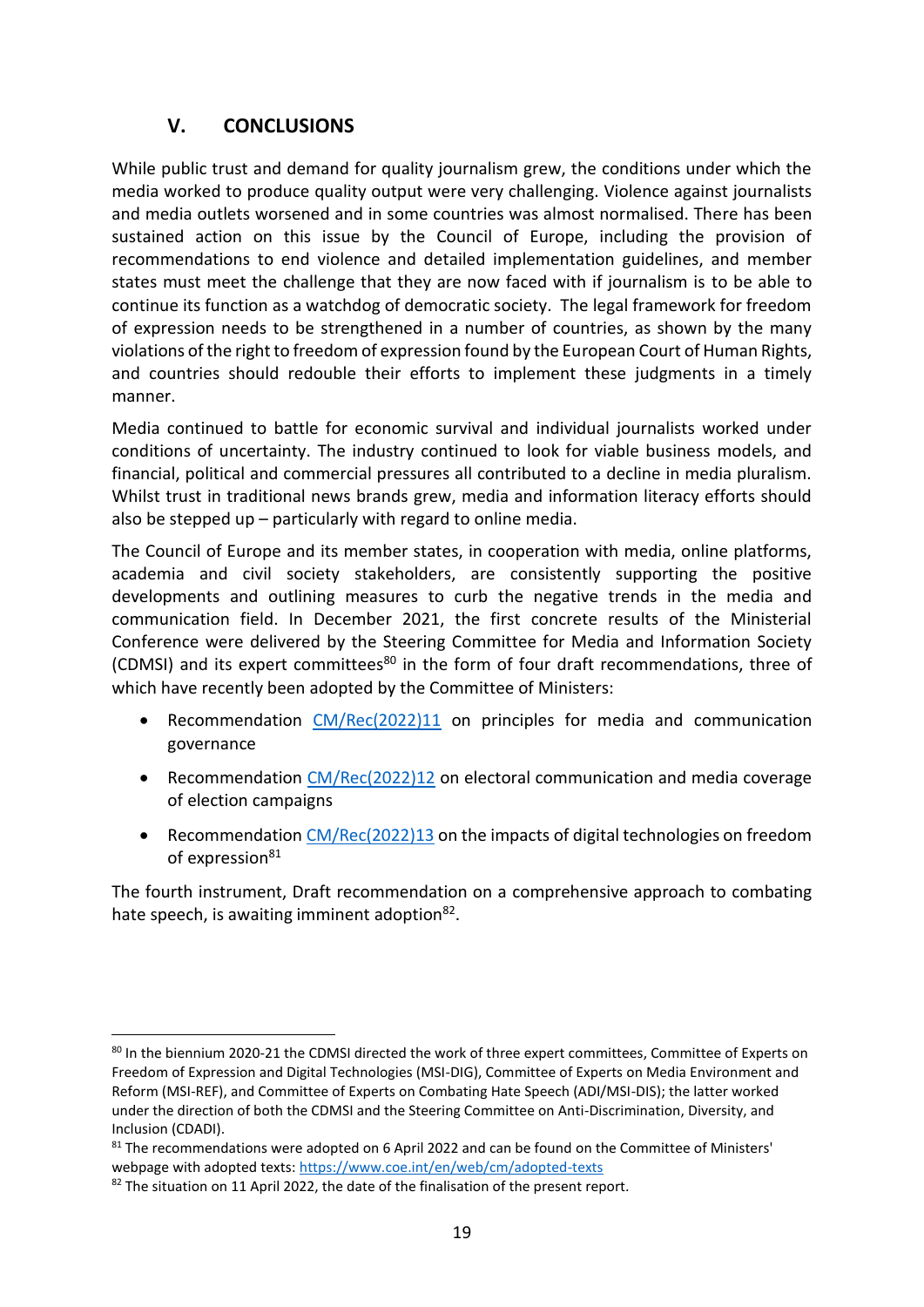In addition, in 2021 the CDSMI adopted two guidance notes on different aspects of mostly automated decision-making on digital and social media platforms, content moderation and prioritisation.<sup>83</sup>

It is hoped that the practical tools will guide member states, platforms and other relevant stakeholders in their policy and decision making in the areas which are subject to growing regulatory attention.

In the coming years, the Organisation will focus its attention on a more effective implementation of Recommendation CM/Rec(2016)4 of the Committee of Ministers to member States on the protection of journalism and safety of journalists and other media actors, also by addressing online attacks against women journalists and the need for better protection of journalists during protests. The Implementation Guide to Recommendation CM/Rec(2016)4 will be updated, in particular as regards the dimensions of 'prevention' and 'promotion' of journalists' safety; it will also offer practical guidance on the elaboration of dedicated national action plans on the safety of journalists, one of the commitments resulting from the 2021 Ministerial conference mentioned above.

Further support will be provided to slow the spread of mis- and disinformation, by providing guidance on countering disinformation on online platforms, but also by focusing on quality journalism, collecting and sharing good practices for sustainable media financing and by supporting media users with practical media and information literacy tools.

The rise in abusive lawsuits aimed at silencing critical voices will be addressed through a standard-setting instrument, a recommendation on strategic lawsuits against public participation which is to be developed until the end of 2023.

Finally, continuous guidance and identification of best practices on the use of artificial intelligence (AI) tools related to the promotion of freedom of expression and media freedom will be key to ensure wide access to new technologies and the skills needed to use them. The Council of Europe's dedicated body on AI, the Ad hoc Committee on Artificial Intelligence (CAHAI), prepared the *Possible elements for a legal framework on artificial intelligence, based on the Council of Europe's standards on human rights, democracy and the rule of law*, which are to be followed by the development of such legal framework in this biennium. While this work will address the horizontal aspects of AI, other Council of Europe bodies will continue working on AI-related issues at the sectoral level. In the area of freedom of expression, guidelines will be prepared on the use of digital tools including AI for journalism and by journalists.

<sup>83</sup> Guidance note on best practices towards effective legal and procedural frameworks for self-regulatory and co-regulatory mechanisms of content moderation [\(https://rm.coe.int/content-moderation-en/1680a2cc18\)](https://rm.coe.int/content-moderation-en/1680a2cc18) and Guidance note on the prioritisation of public interest online [\(https://rm.coe.int/cdmsi-2021-009-guidance](https://rm.coe.int/cdmsi-2021-009-guidance-note-on-the-prioritisation-of-pi-content-e-ado/1680a524c4)[note-on-the-prioritisation-of-pi-content-e-ado/1680a524c4\)](https://rm.coe.int/cdmsi-2021-009-guidance-note-on-the-prioritisation-of-pi-content-e-ado/1680a524c4).